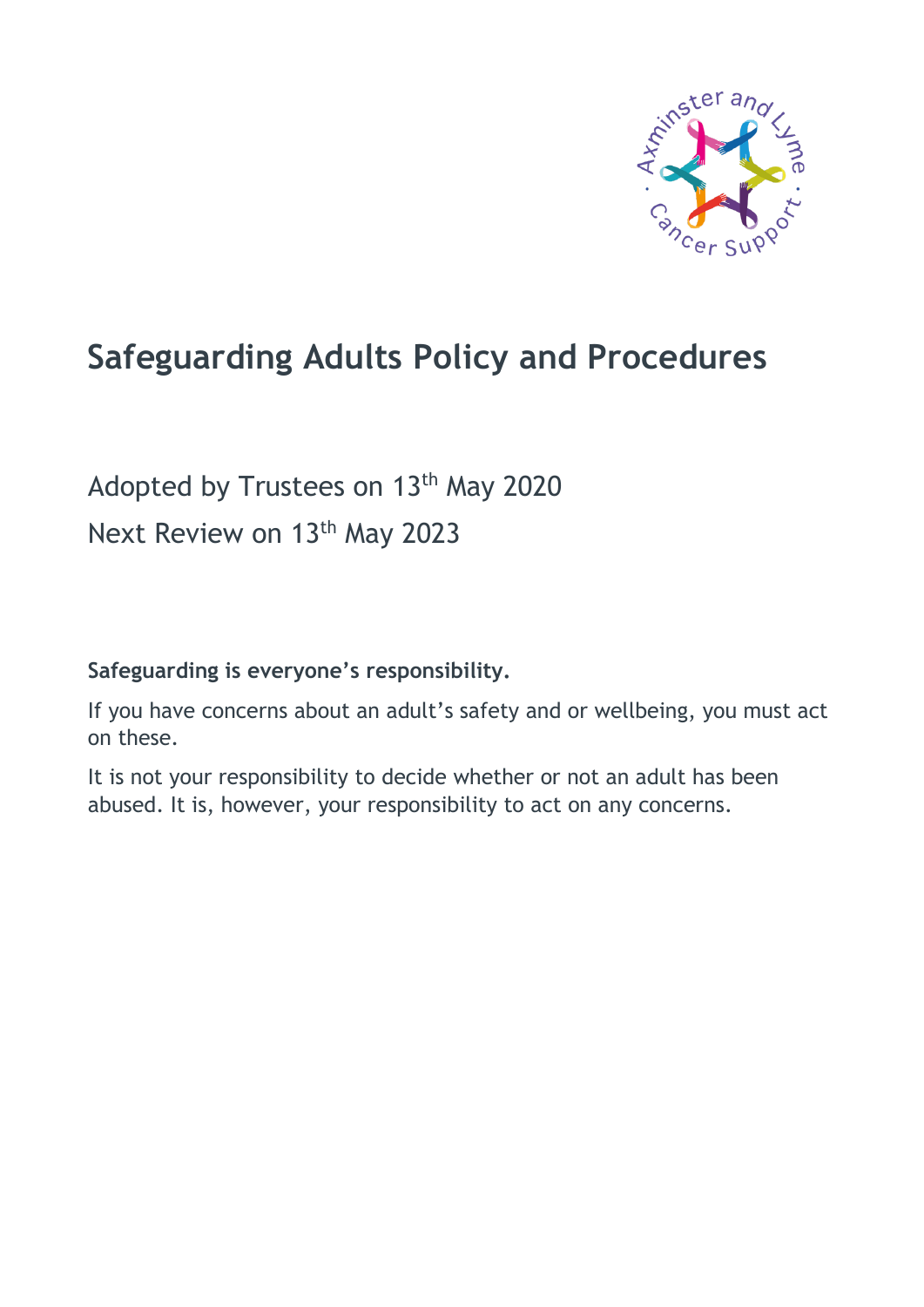## **Index:**

|                                                                      | Page           |
|----------------------------------------------------------------------|----------------|
| Introduction                                                         | $\overline{2}$ |
| Principles                                                           | $\overline{2}$ |
| Legislation                                                          | $\overline{4}$ |
| Adult at risk of abuse or neglect definition                         | $\overline{4}$ |
| Types of abuse and neglect                                           | 4              |
| Signs and indicators of abuse and neglect                            | 5              |
| What to do if you have a concern or someone raises concerns with you | 6              |
| How to respond to a concern                                          | 6              |
| Safeguarding Adults Flowchart                                        | 8              |
| Roles and responsibilities                                           | 9              |
| Relevant policies                                                    | 9              |
| <b>Further Information</b>                                           | 9              |
| Appendix 1 - Incident Report Form                                    | 10             |
| Appendix 2 - Making Safeguarding Personal                            | 14             |
| Appendix 3 - Capacity - Guidance on Making Decisions                 | 15             |
| Appendix 4 - Consent and Information Sharing                         | 17             |
| Appendix 5 - Legislation and Government Initiatives                  | 19             |
| Appendix 6 - Useful contacts                                         | 21             |
| Appendix 7 - Principles of Safeguarding Adults                       | 22             |
| Appendix 8 - Wellbeing Principles                                    | 23             |
| Appendix 9 - Categories of abuse/harm                                | 24             |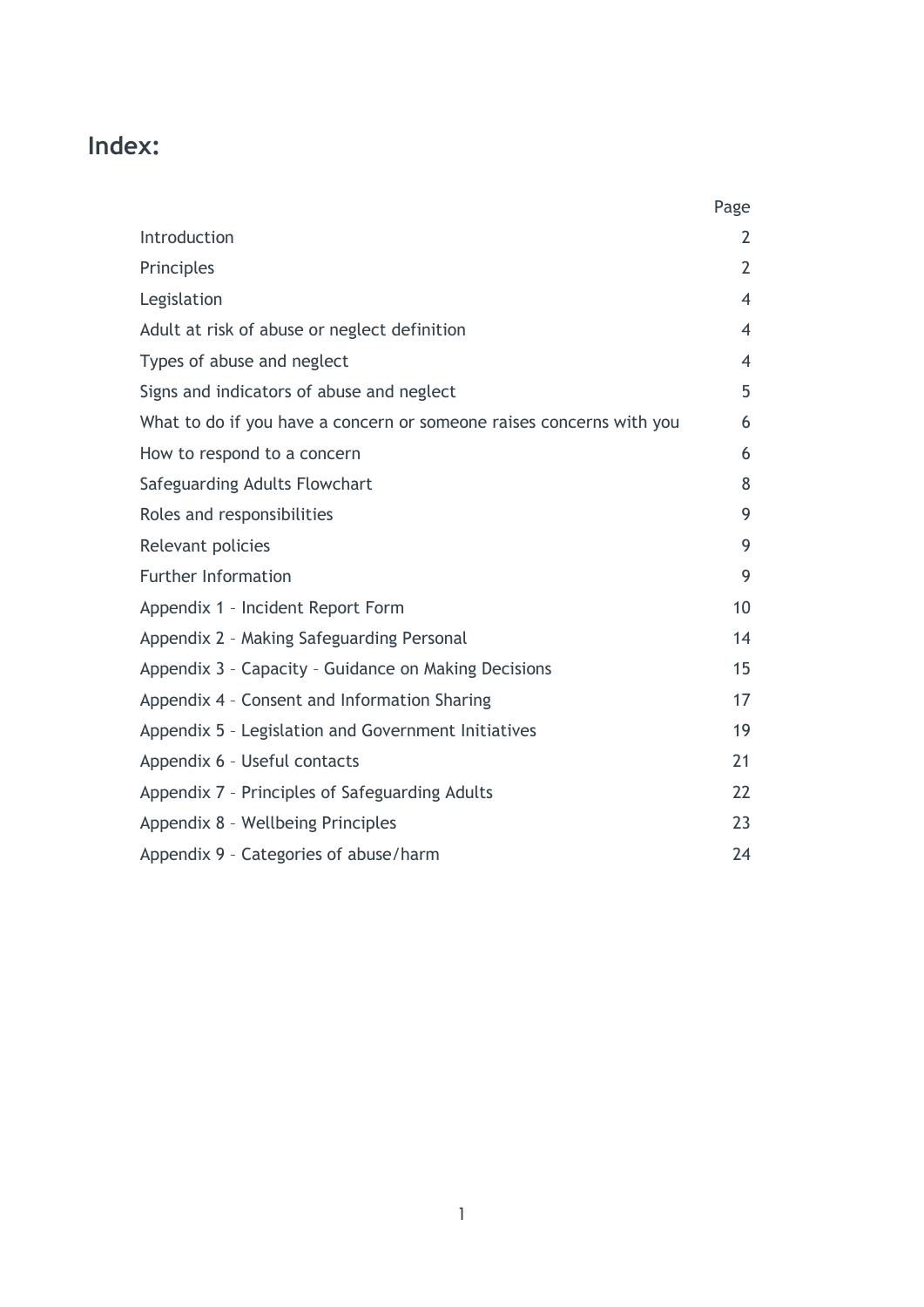### **Introduction**

Axminster and Lyme Cancer Support is committed to creating and maintaining a safe and positive environment and accepts our responsibility to safeguard the welfare of all adults involved, in accordance with legislation.

Axminster and Lyme Cancer Support safeguarding adults policy and procedures apply to all individuals involved in Axminster and Lyme Cancer Support

Axminster and Lyme Cancer Support will encourage and support partner organisations, including clubs, counties, suppliers, and sponsors to adopt and demonstrate their commitment to the principles and practice of equality as set out in this safeguarding adults policy and procedures document.

## **Principles**

The guidance given in the policy and procedures is based on the following principles:

All adults, regardless of age, ability or disability, gender, race, religion, ethnic origin, sexual orientation, marital or gender status have the right to be protected from abuse and poor practice and to participate in an enjoyable and safe environment.

Axminster and Lyme Cancer Support will seek to ensure that our organisation is inclusive and make reasonable adjustments for any ability, disability or impairment. We will also commit to continuous development, monitoring and review.

The rights, dignity and worth of all adults will always be respected.

We recognise that ability and disability can change over time, such that some adults may be additionally vulnerable to abuse, in particular those adults with care and support needs.

Safeguarding adults is everyone's responsibility. We all have a shared responsibility to ensure the safety and well-being of all adults and will act appropriately and report concerns whether these concerns arise within Axminster and Lyme Cancer Support or in the wider community.

All allegations will be taken seriously and responded to quickly in line with Axminster and Lyme Cancer Support Safeguarding Adults Policy and Procedures.

Axminster and Lyme Cancer Support recognises the role and responsibilities of the statutory agencies in safeguarding adults and is committed to complying with local safeguarding procedures.

#### **The six principles of adult safeguarding**

The Care Act 2014 sets out the following principles that should underpin safeguarding of adults:

• **Empowerment** - People being supported and encouraged to make their own decisions and informed consent.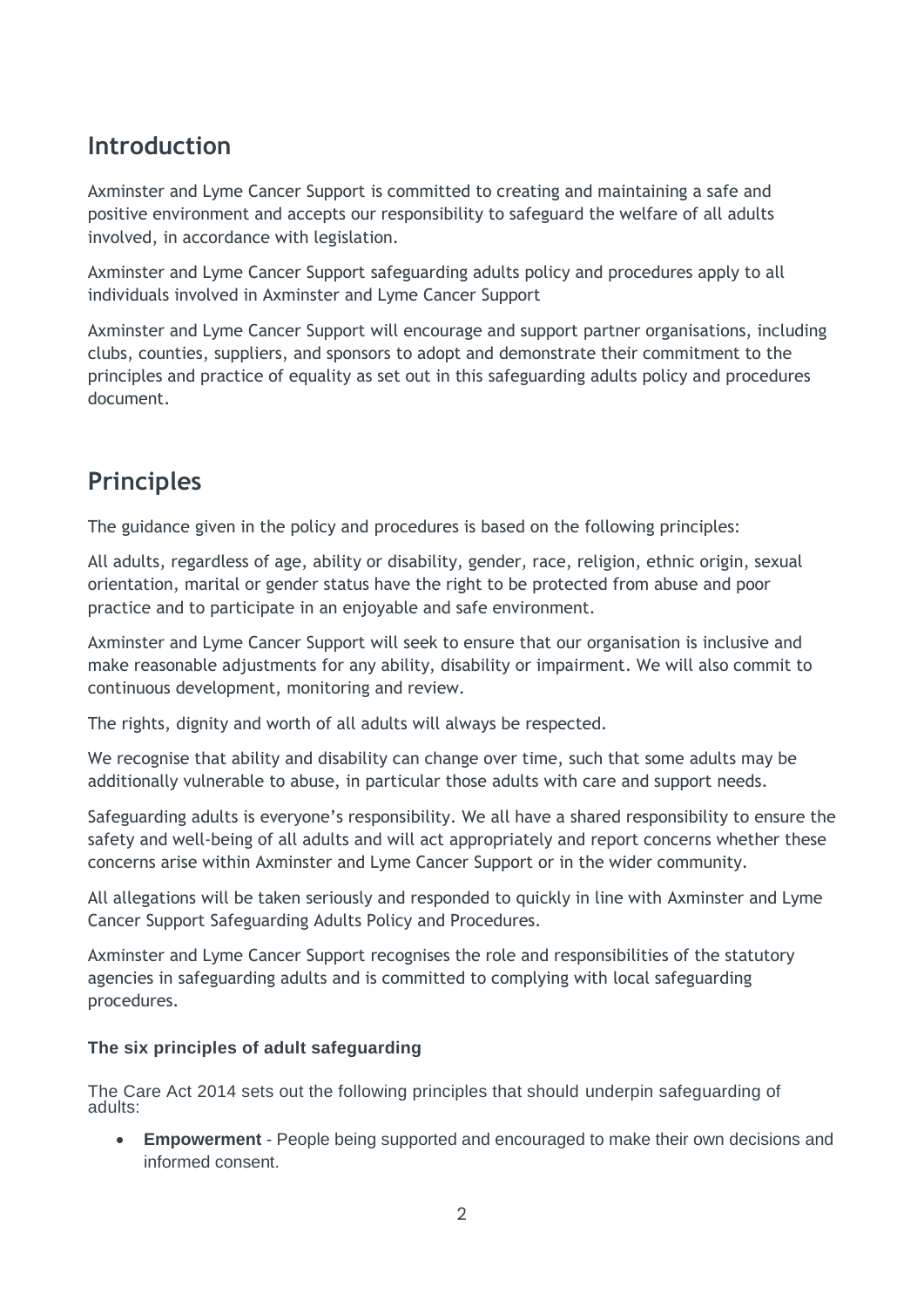"I am asked what I want as the outcomes from the safeguarding process and these directly inform what happens."

- **Prevention** It is better to take action before harm occurs. "I receive clear and simple information about what abuse is, how to recognise the signs and what I can do to seek help."
- **Proportionality** The least intrusive response appropriate to the risk presented. "I am sure that the professionals will work in my interest, as I see them and they will only get involved as much as needed."
- **Protection** Support and representation for those in greatest need. "I get help and support to report abuse and neglect. I get help so that I am able to take part in the safeguarding process to the extent to which I want."
- **Partnership** Local solutions through services working with their communities. Communities have a part to play in preventing, detecting and reporting neglect and abuse "I know that staff treat any personal and sensitive information in confidence, only sharing what is helpful and necessary. I am confident that professionals will work together and with me to get the best result for me."
- **Accountability** Accountability and transparency in delivering safeguarding. "I understand the role of everyone involved in my life and so do they."

#### **Making Safeguarding Personal**

'Making safeguarding personal' means that adult safeguarding should be person led and outcome focussed. It engages the person in a conversation about how best to respond to their safeguarding situation in a way that enhances involvement, choice and control, as well as improving quality of life, well-being and safety.

Wherever possible safeguarding concerns should be discussed with the adult to get their view of what they would like to happen. They should be involved in the safeguarding process, giving their consent to share information outside of the organisation where necessary. See Appendix 2 for more information.

#### **Wellbeing Principle**

The concept of 'wellbeing' is threaded throughout English and Welsh legislation and is related to the personal dignity, support and inclusion of all.

The Wellbeing Principles can be found in Appendix 8 at the rear of this document.

#### **Capacity and decision making**

Capacity refers to the ability to make a decision at a particular time, for example when under considerable stress. The starting assumption must always be that a person has the capacity to make a decision unless it can be established that they lack capacity.

People should be given information in formats that they understand to be able to make decisions.

See Appendix 3 for more information.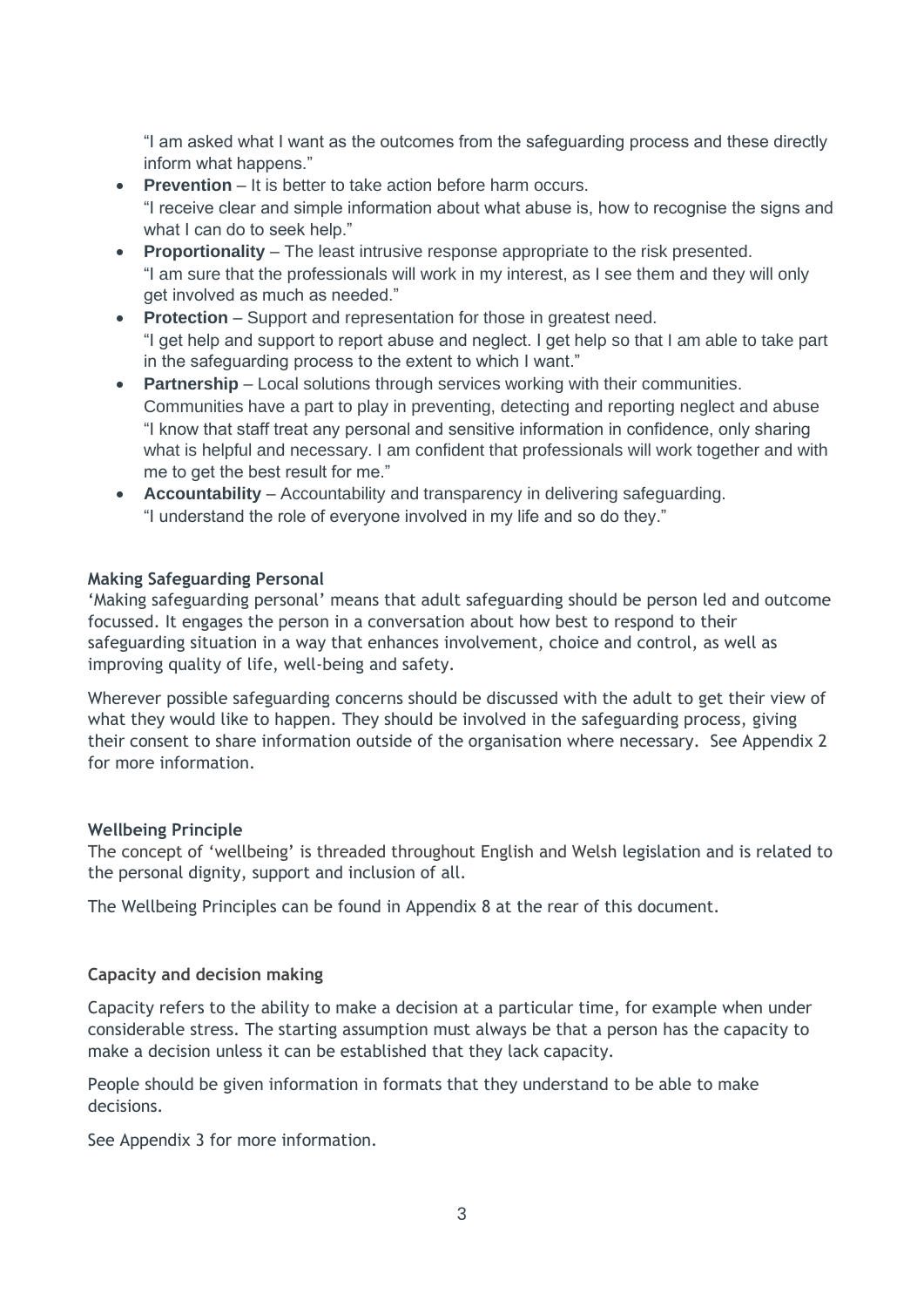## **Legislation**

The practices and procedures within this policy are based on the principles contained within the UK legislation and Government Guidance and have been developed to complement the Safeguarding Adults Boards policy and procedures. They take the following into consideration (see appendix 5 for more information):

- The Care Act 2014 (England)
- The Protection of Freedoms Act 2012
- Domestic Violence, Crime and Victims (Amendment) Act 2012
- The Equality Act 2010
- The Safeguarding Vulnerable Groups Act 2006
- England and Wales Mental Capacity Act 2005
- Sexual Offences Act 1956 & 2003
- The Human Rights Act 1998
- The Data Protection Act 1998
- The General Data Protection Regulation 2016

### **Adult at risk of abuse or neglect definition**

Safeguarding legislation has moved away from the term 'vulnerable adult', instead using the term 'adult at risk'. This term illustrates that it is the circumstances affecting people with care and support needs that causes them to be at risk of abuse or neglect.

#### **The Care Act 2014 Definition**

An "adult at risk" is an individual aged 18 years and over who:

(a) has needs for care and support (whether or not the local authority is meeting any of those needs)

(b) Is experiencing, or at risk of, abuse or neglect

(c) As a result of those care and support needs is unable to protect themselves from either the risk of, or the experience of abuse or neglect.

### **Types of Abuse and Neglect**

Abuse is a violation of an individual's human and civil rights by another person or persons. For definitions see Appendix 9.

There are different types and patterns of abuse and neglect and different circumstances in which they may take place. The Care Act 2014 defines **categories of adult abuse and harm** as follows:

- Physical
- Sexual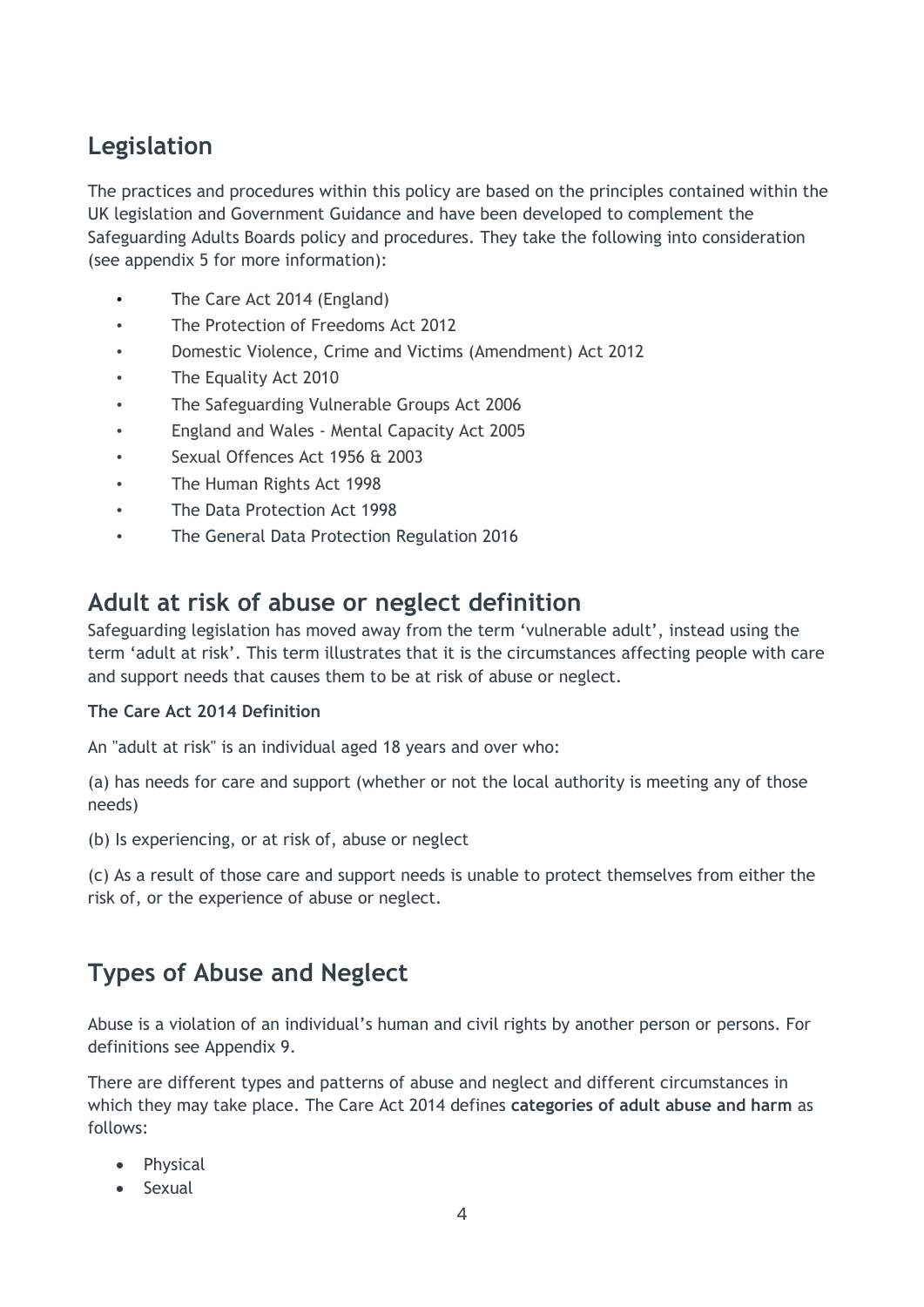- Emotional/Psychological/Mental
- Neglect and acts of Omission
- Financial or material abuse
- Discriminatory
- Organisational / Institutional
- Self-neglect
- Domestic Abuse (including coercive control)
- Modern slavery

There are additional definitions which, while not included in legislation, are also relevant. These are:

- Cyber Bullying
- Forced Marriage
- Mate Crime
- Radicalisation

For definitions see Appendix 9.

### **Signs and indicators of abuse and neglect**

Abuse can take place in any context and by all manner of perpetrator. Abuse may be inflicted by anyone in the organisation who a participant comes into contact with. Alternatively, other participants, workers or volunteers may suspect that an adult is being abused or neglected outside of the organisation's setting. There are many signs and indicators that may suggest someone is being abused or neglected. These include but are not limited to:

- Unexplained bruises or injuries or lack of medical attention when an injury is present.
- Person has belongings or money going missing.
- Person is not attending / no longer enjoying their sessions. You may notice that a participant in a team has been missing from practice sessions and is not responding to reminders from team members or coaches.
- Someone losing or gaining weight / an unkempt appearance. This could be a player whose appearance becomes unkempt, or does not wear suitable sports kit, and there is a deterioration in hygiene.
- A change in the behaviour or confidence of a person. For example, a participant may be looking quiet and withdrawn when their brother comes to collect them from sessions in contrast to their personal assistant whom they greet with a smile.
- They may self-harm.
- They may have a fear of a particular group of people or individual.
- They may tell you / another person they are being abused i.e. a disclosure.
- Harassment of a participant because they are or are perceived to have protected characteristics.
- Not meeting the needs of the participant. E.g. training without a necessary break.
- A coach intentionally striking an athlete.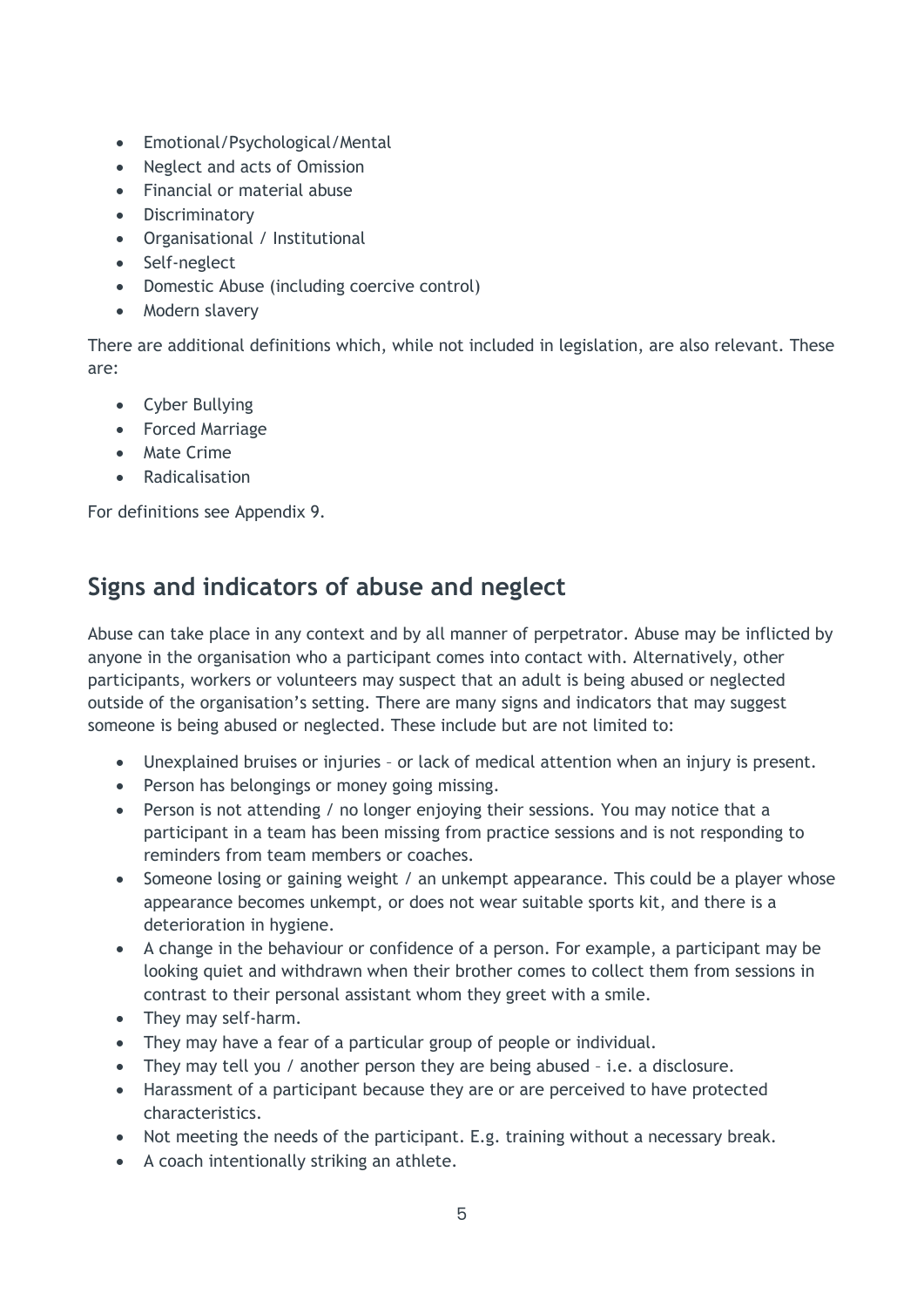- A participant who sends unwanted sexually explicit text messages to an adult with learning disabilities they are training alongside.
- A participant threatening another participant with physical harm and persistently blaming them for poor performance.

## **What to do if you have a concern or someone raises concerns with you**

It is not your responsibility to decide whether an adult has been abused. It is, however, everyone's responsibility to respond to and report concerns.

If you are concerned someone is in immediate danger, contact the police on 999 straight away. Where you suspect that a crime is being committed, you must involve the police.

If you have concerns and or you are told about possible or alleged abuse, poor practice or wider welfare issues you must report this to the Axminster and Lyme Cancer Support Lead Safeguarding or Welfare Officer. If the Lead Safeguarding or Welfare Officer is implicated, then report to the Axminster and Lyme Cancer Support CEO.

When raising your concern with the Welfare Officer or Lead Safeguarding Officer, remember to 'make safeguarding personal'. It is good practice to seek the adult's views on what they would like to happen next and to inform the adult of what actions you intend to take.

It is important when considering your concern that you keep the person informed about any decisions and action taken about them, and always consider their needs and wishes.

### **How to respond to a concern**

Make a note of your concerns.

Make a note of what the person has said using his or her own words as soon as practicable. Complete an Incident Form and submit to the Axminster and Lyme Cancer Support Lead Safeguarding Officer.

Remember to make safeguarding personal. Discuss your safeguarding concerns with the adult, obtain their view of what they would like to happen, but inform them it's your duty to pass on your concerns to your lead safeguarding or welfare officer.

Describe the circumstances in which the disclosure came about.

Take care to distinguish between fact, observation, allegation and opinion. It is important that the information you have is accurate.

Be mindful of the need to be confidential at all times. This information must only be shared with your Lead Safeguarding Officer and others on a need-to-know basis.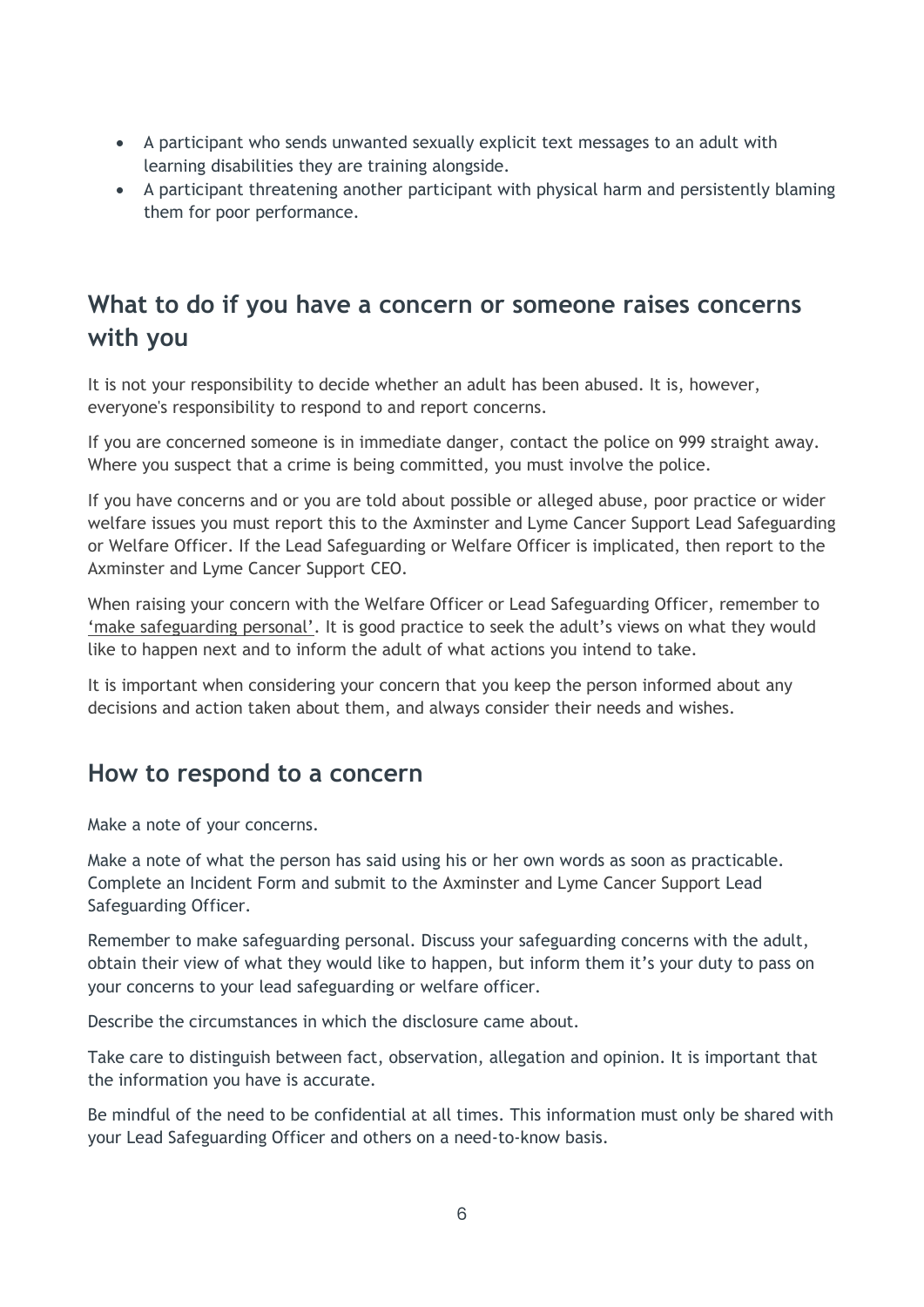If the matter is urgent and relates to the immediate safety of an adult at risk, then contact the emergency services immediately.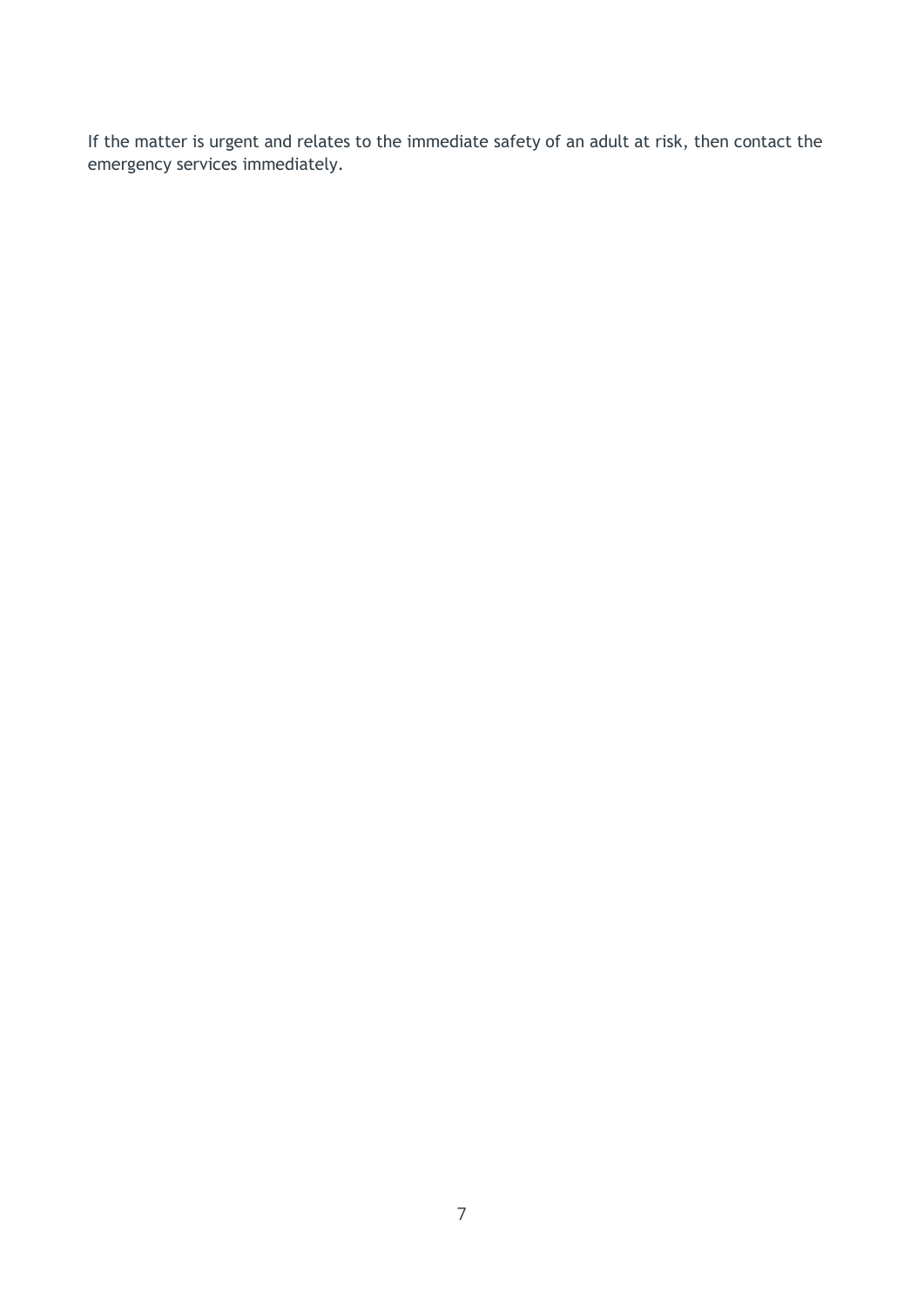## **Safeguarding Adults Flowchart**

Dealing with Concerns, Suspicions or Disclosure



### 8 **gain consent for any referrals to social care if the person has capacityRemember to involve the adult at risk throughout the process wherever possible and**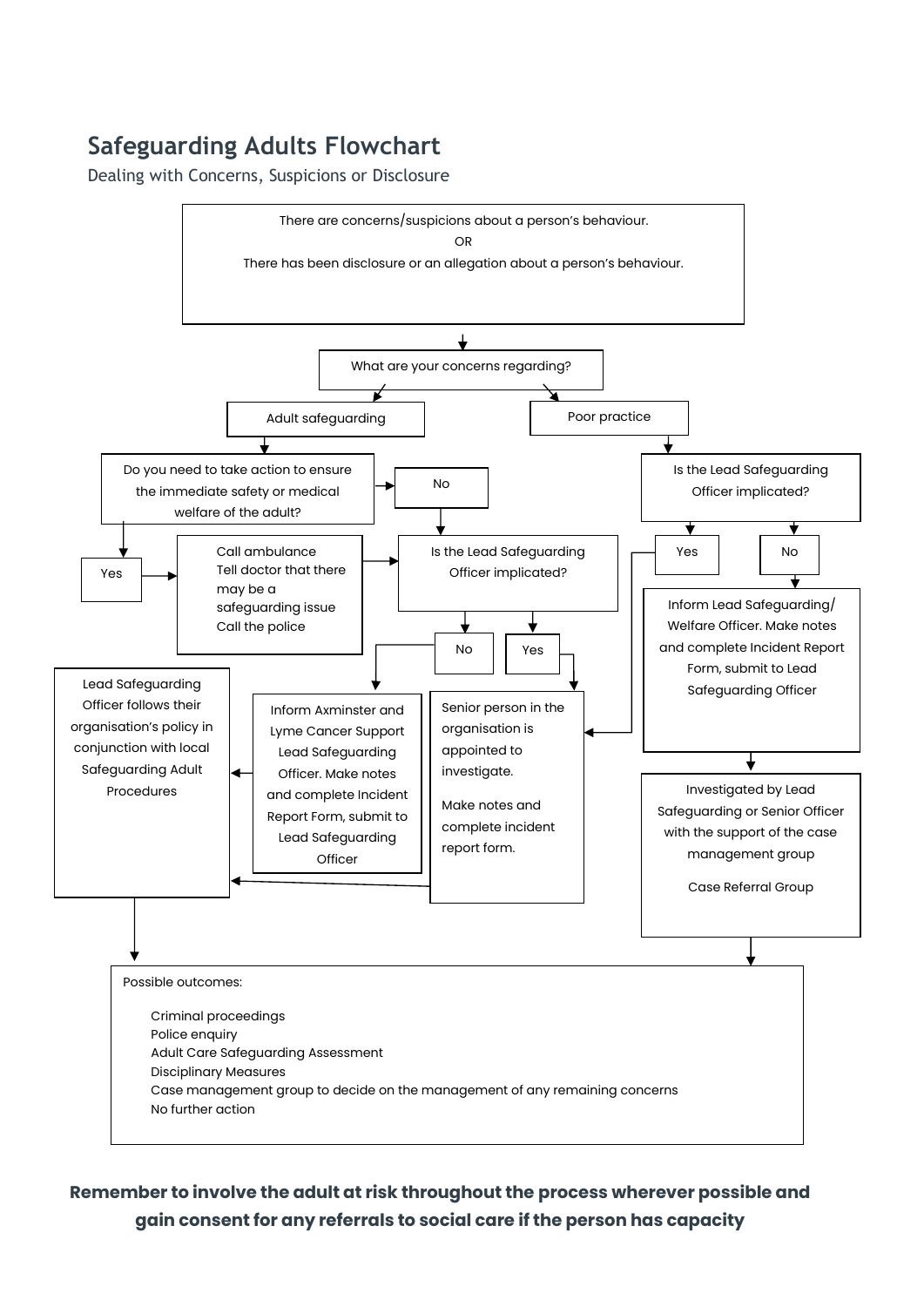## **Roles and responsibilities of those within Axminster and Lyme Cancer Support**

Axminster and Lyme Cancer Support is committed to having the following in place:

- A Lead Safeguarding Officer to produce and disseminate guidance and resources to support the policy and procedures.
- A clear line of accountability within the organisation for work on promoting the welfare of all adults.
- Procedures for dealing with allegations of abuse or poor practice against members of staff and volunteers.
- A Case Referral Group that effectively deals with issues, manages concerns and refers to a disciplinary panel where necessary i.e. where concerns arise about the behaviour of someone within Axminster and Lyme Cancer Support
- A Disciplinary Panel that is formed as required for a given incident if appropriate and should a threshold be met.
- Arrangements to work effectively with other organisations to safeguard and promote the welfare of adults, including arrangements for sharing information.
- Appropriate whistle blowing procedures and an open and inclusive culture that enables safeguarding and equality and diversity issues to be addressed.
- Clear codes of conduct for Trustees, staff, volunteers and other relevant individuals.

### **Relevant Policies**

This policy should be read in conjunction with the following policies

- Whistle Blowing
- Complaints
- Disciplinary
- Equality, diversity and inclusion

### **Further Information**

Policies, procedures and supporting information are available on the Axminster and Lyme Cancer Support website: www.axminsterandlymecancersupport.co.uk

Lead Safeguarding Officer: Mary Kahn

#### **Review date**

This policy will be reviewed every two years or sooner in the event of legislative changes or revised policies and best practice.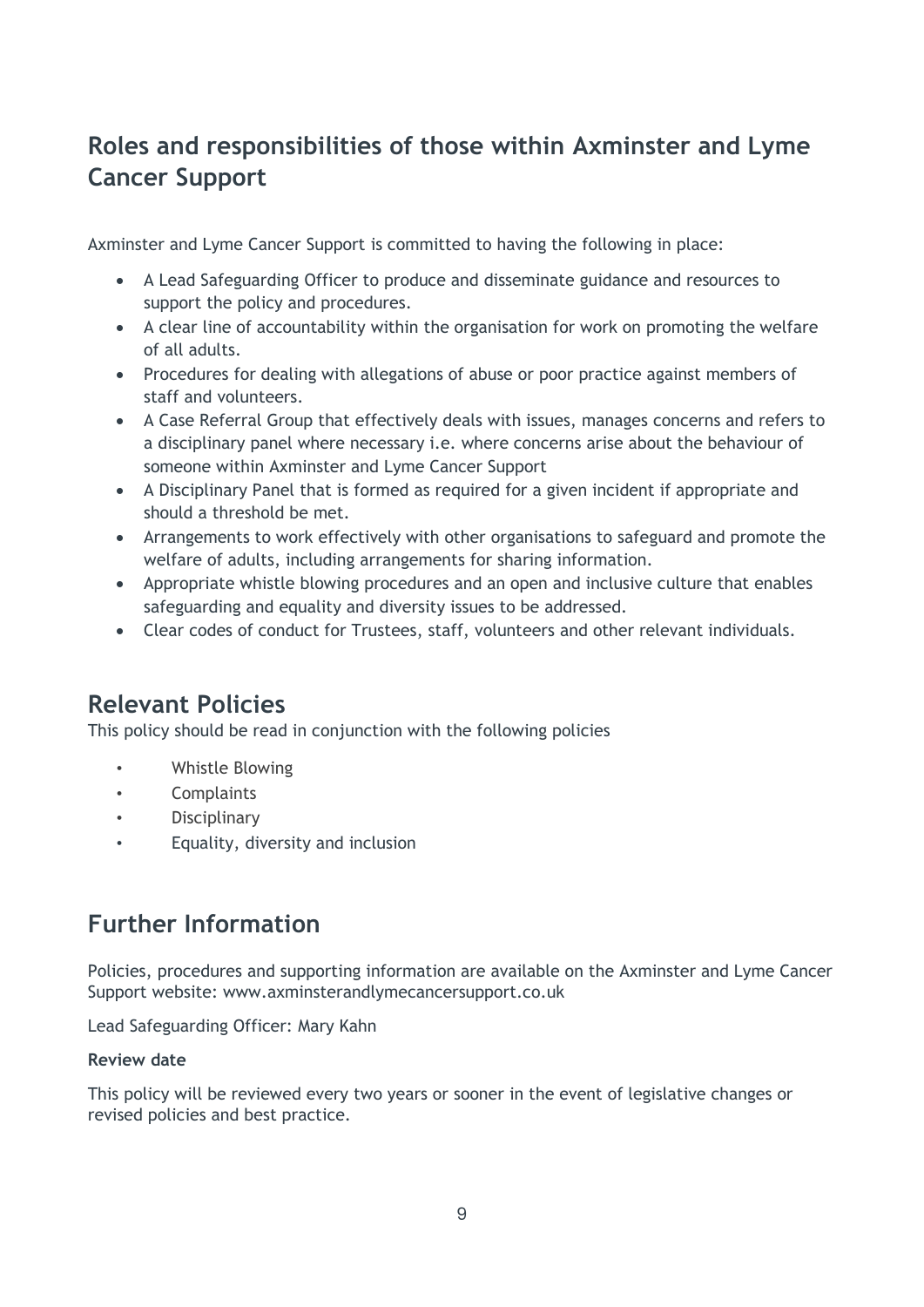#### **Safeguarding Adults Incident Report Form**

To be completed as fully as possible if you have concerns regarding an adult. It is important to inform the adult about your concerns and that you have a duty to pass the information onto the safeguarding officer. The safeguarding officer will then look at the information and start to plan a course of action, in conjunction with yourself, the adult involved, and if necessary, social care or other relevant organisations.

| Section 1 - details of adult at risk |  |
|--------------------------------------|--|
| Name of adult                        |  |
| <b>Address</b>                       |  |
| <b>Date of Birth</b>                 |  |
| Age (if date of birth not<br>known)  |  |
| GP practice (if known)               |  |
| Contact number                       |  |
| Section 2 - your details             |  |
| <b>Name</b>                          |  |
| Contact phone number(s)              |  |
| <b>Email address</b>                 |  |
| Line manager or alternative          |  |
| contact                              |  |
| Name of organisation                 |  |
| Your Role in organisation            |  |
| Caction 2 details of Concorn         |  |

**Section 3 – details of Concern**

Detail what you have seen/been told/other that makes you believe the adult at risk is being abused or is at risk of abuse (include dates/times/evidence from records/photos etc.)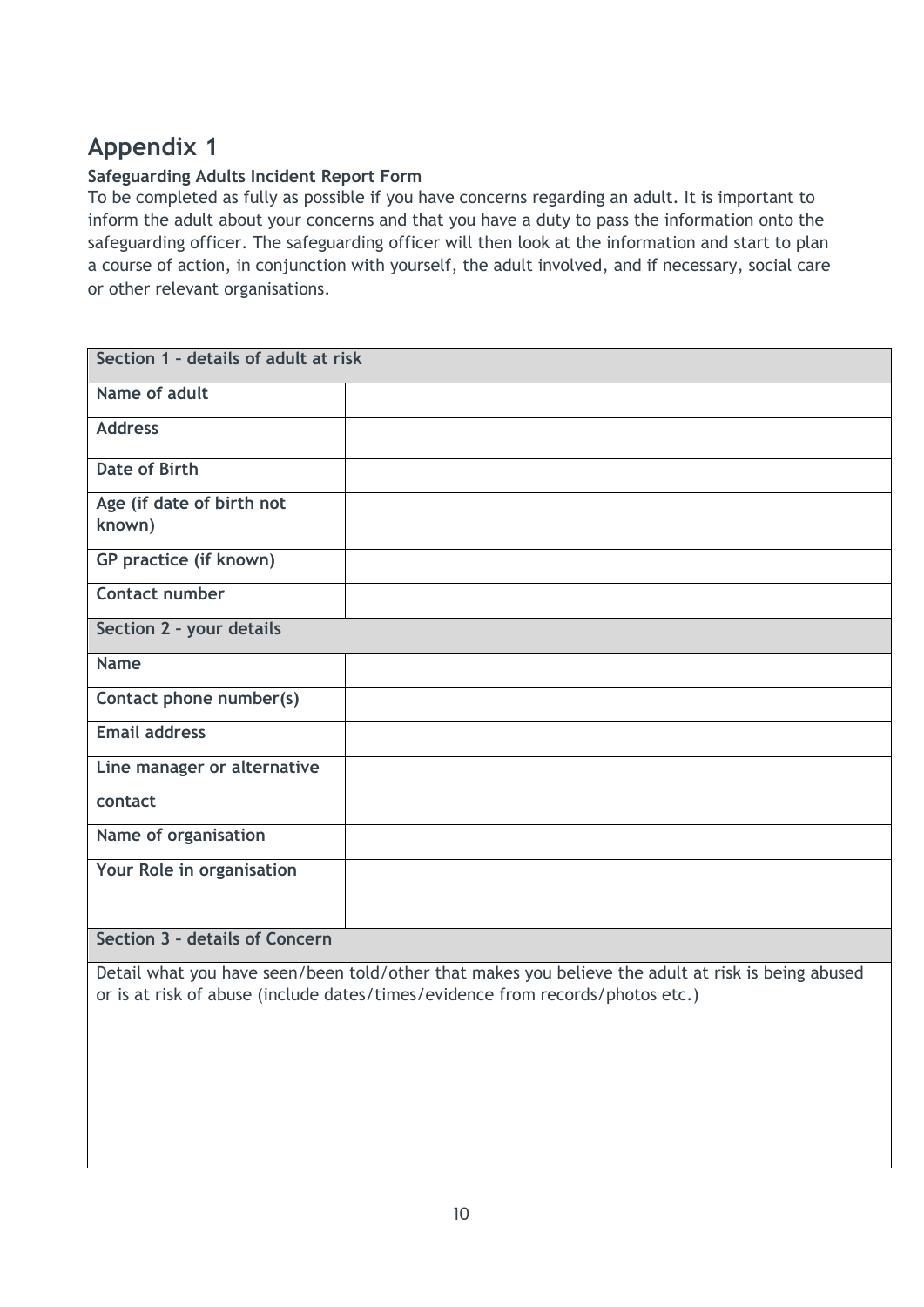| Section 4 - Abuse type if know (leave blank if uncertain)                                                                                |                     |                                 |  |  |  |  |  |  |
|------------------------------------------------------------------------------------------------------------------------------------------|---------------------|---------------------------------|--|--|--|--|--|--|
| Physical                                                                                                                                 | Psychological       | Financial                       |  |  |  |  |  |  |
| Sexual                                                                                                                                   | Discriminatory      | Organisational/ institutional   |  |  |  |  |  |  |
| Neglect                                                                                                                                  | Hate incident/crime | Mate Crime                      |  |  |  |  |  |  |
| Internet abuse                                                                                                                           | Modern slavery      | Female genital Mutilation (FGM) |  |  |  |  |  |  |
| <b>Forced Marriage</b>                                                                                                                   | Domestic abuse      | Radicalisation                  |  |  |  |  |  |  |
| Self-Neglect                                                                                                                             |                     |                                 |  |  |  |  |  |  |
| Section 5 - Have you discussed your concerns with the adult? What are their views? What<br>outcomes have they stated they want (if any)? |                     |                                 |  |  |  |  |  |  |
|                                                                                                                                          |                     |                                 |  |  |  |  |  |  |
| Section 5A - Reasons for not discussing with the adult                                                                                   |                     |                                 |  |  |  |  |  |  |
| <b>Adult lacks capacity</b>                                                                                                              |                     |                                 |  |  |  |  |  |  |
| Adult unable to communicate their views                                                                                                  |                     |                                 |  |  |  |  |  |  |
| Discussion would increase the risk                                                                                                       |                     |                                 |  |  |  |  |  |  |
| State why the risks would increase:                                                                                                      |                     |                                 |  |  |  |  |  |  |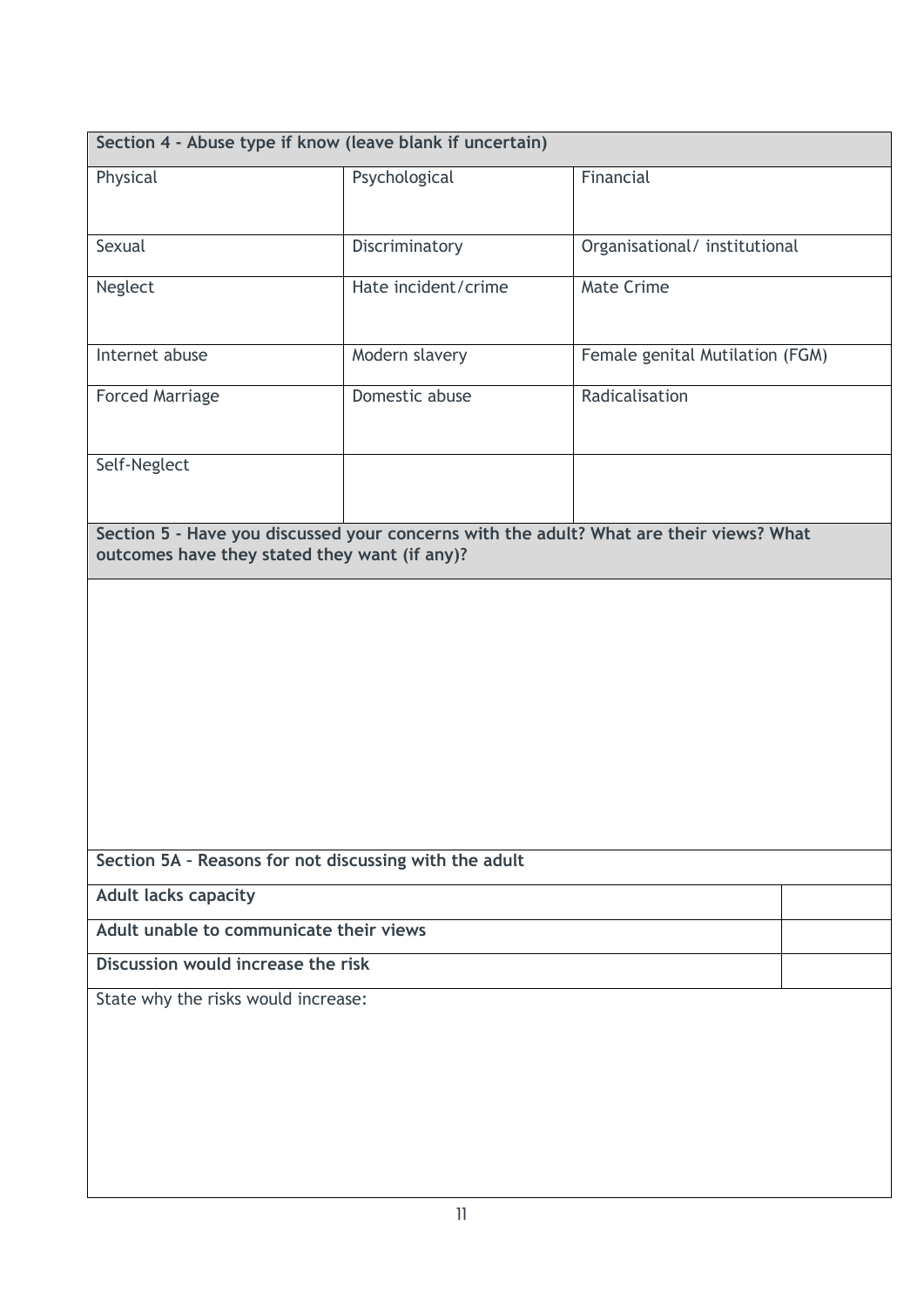**Section 5B - Have you discussed your concerns with anyone else? E.g. carer/ partner/ spouse/ family member.**

**What are their views?**

### **Section 6 – What action have you taken /agreed with the adult to reduce the risks?**

| Information passed to Safeguarding Officer, confirm<br>details:     | <b>Referral to Social Care Confirm details:</b>       |  |  |  |  |  |  |  |
|---------------------------------------------------------------------|-------------------------------------------------------|--|--|--|--|--|--|--|
| Contact with the police Confirm details:                            | Referral to other agency - please<br>confirm details: |  |  |  |  |  |  |  |
| Other - please specify:                                             |                                                       |  |  |  |  |  |  |  |
| No action agreed - state why:                                       |                                                       |  |  |  |  |  |  |  |
| Section 7 - Risk to others                                          |                                                       |  |  |  |  |  |  |  |
| Are any other adults at risk Yes/No - delete as appropriate         |                                                       |  |  |  |  |  |  |  |
| If yes state why and what actions have been taken to address these? |                                                       |  |  |  |  |  |  |  |

**Are any children at risk Yes/No Delete as appropriate**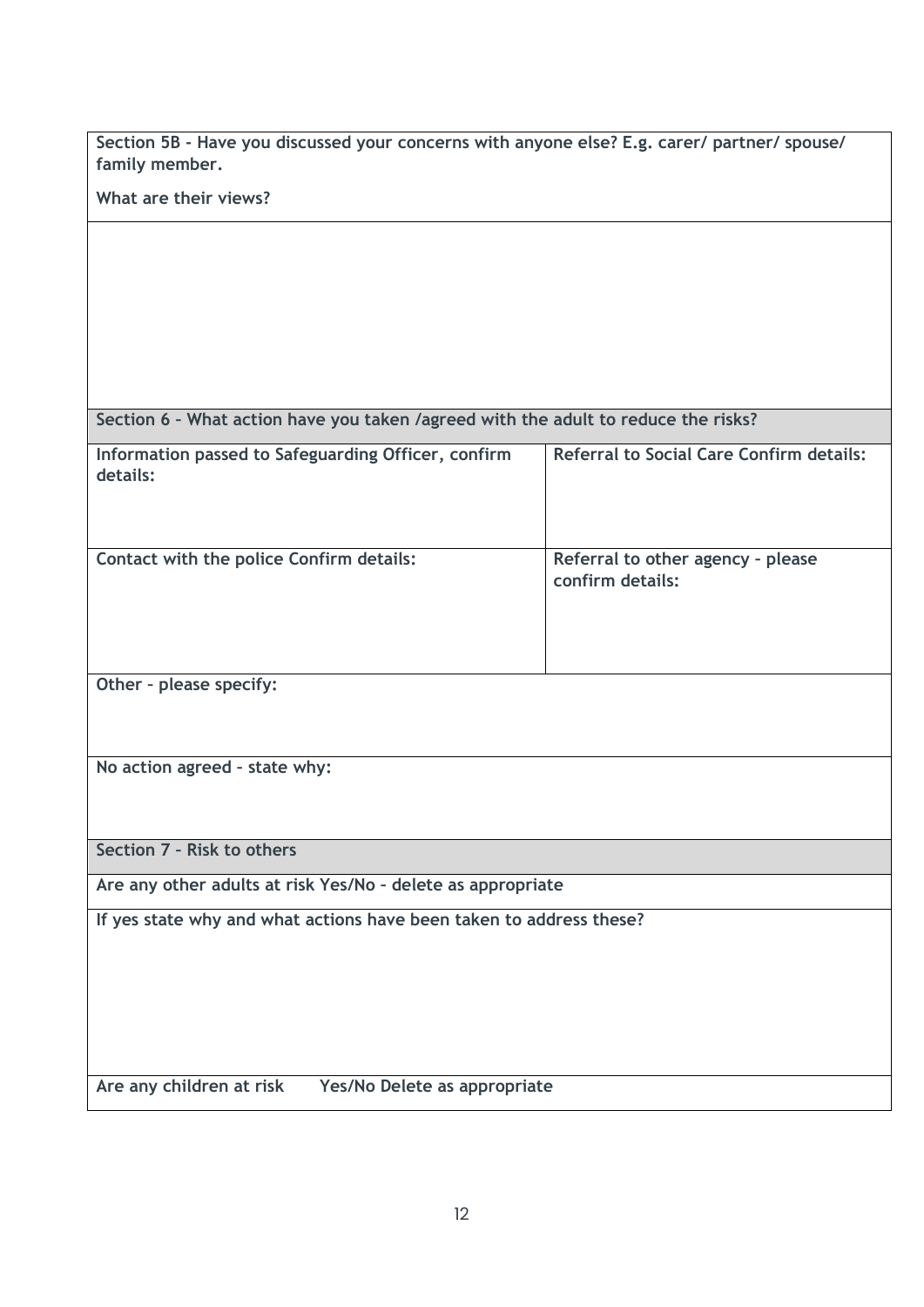|  |  |  |  |  | If yes state why and what actions have been taken to address these? |  |
|--|--|--|--|--|---------------------------------------------------------------------|--|
|  |  |  |  |  |                                                                     |  |

**Signed:**

**Date:**

#### **OFFICE USE ONLY**

**Section 8 – sharing the concerns (To be completed by Lead Safeguarding Officer)**

**Details of your contact with the adult at risk. Have they consented to information being shared outside of (insert name of your organisation)?**

**Details of contact with the Social Care Team where the adult at risk lives – advice can be still sought without giving personal details if you do not have consent for a referral**

**Details of any other agencies contacted**

**Details of the outcome of this concern**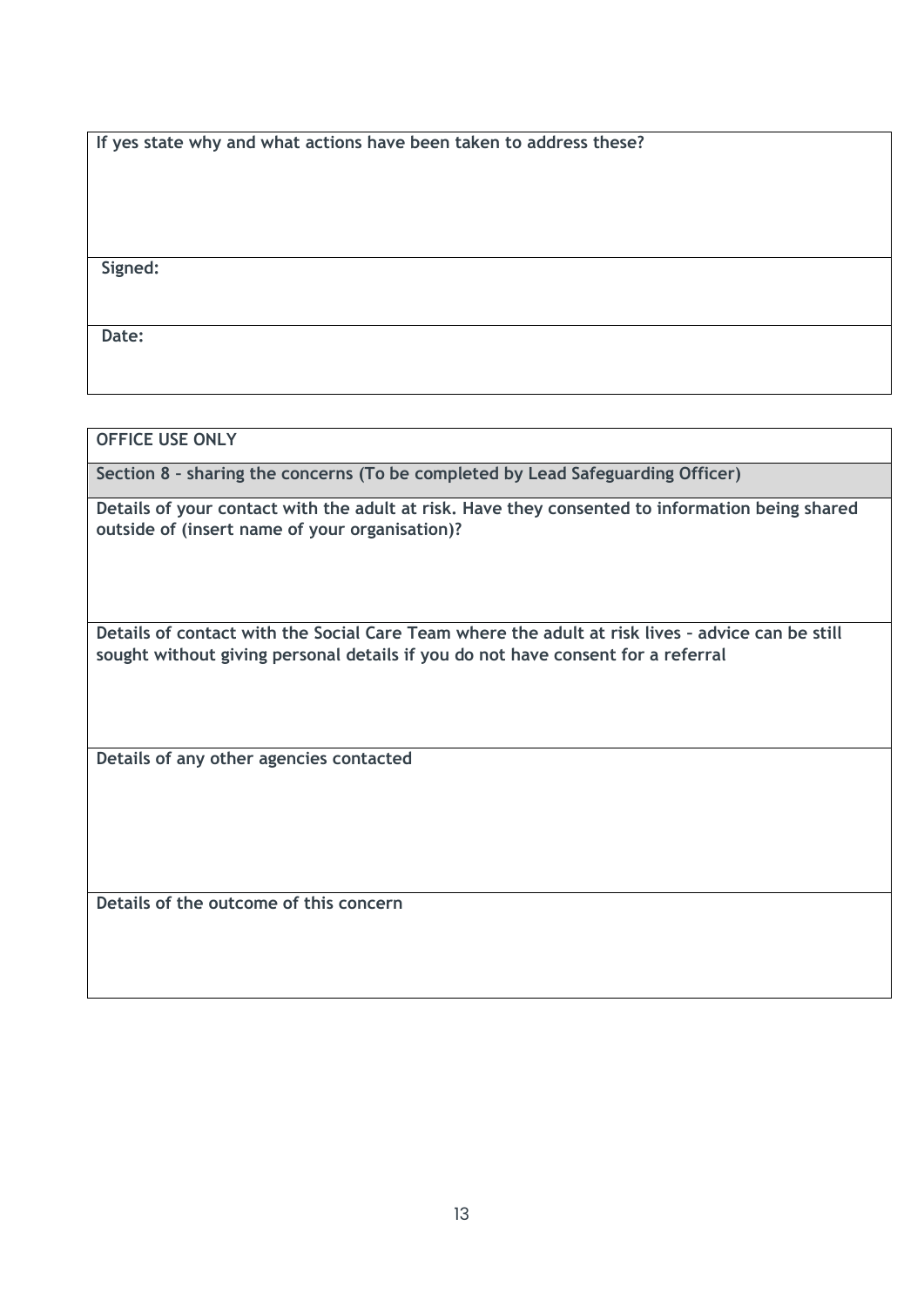#### **Making Safeguarding Personal**

There has been a cultural shift towards Making Safeguarding Personal within the safeguarding process. This is a move from prioritising outcomes demanded by bureaucratic systems; the safeguarding process used to involve gathering a detailed account of what happened and determining who did what to whom. Now the outcomes are defined by the person at the centre of the safeguarding process.

The safeguarding process places a stronger emphasis on achieving satisfactory outcomes that take into account the individual choices and requirements of everyone involved.

"What good is it making someone safer if it merely makes them miserable?" – Lord Justice Mundy, "What Price Dignity?" (2010)

What this means in practice is that adults should be more involved in the safeguarding process. Their views, wishes, feelings and beliefs must be taken into account when decisions are made.

We all have different preferences, histories, circumstances and lifestyles so it is unhelpful to prescribe a process that must be followed whenever a concern is raised.

However, there are key issues that should be considered when abuse or neglect are suspected, and there should be clear guidelines regarding this.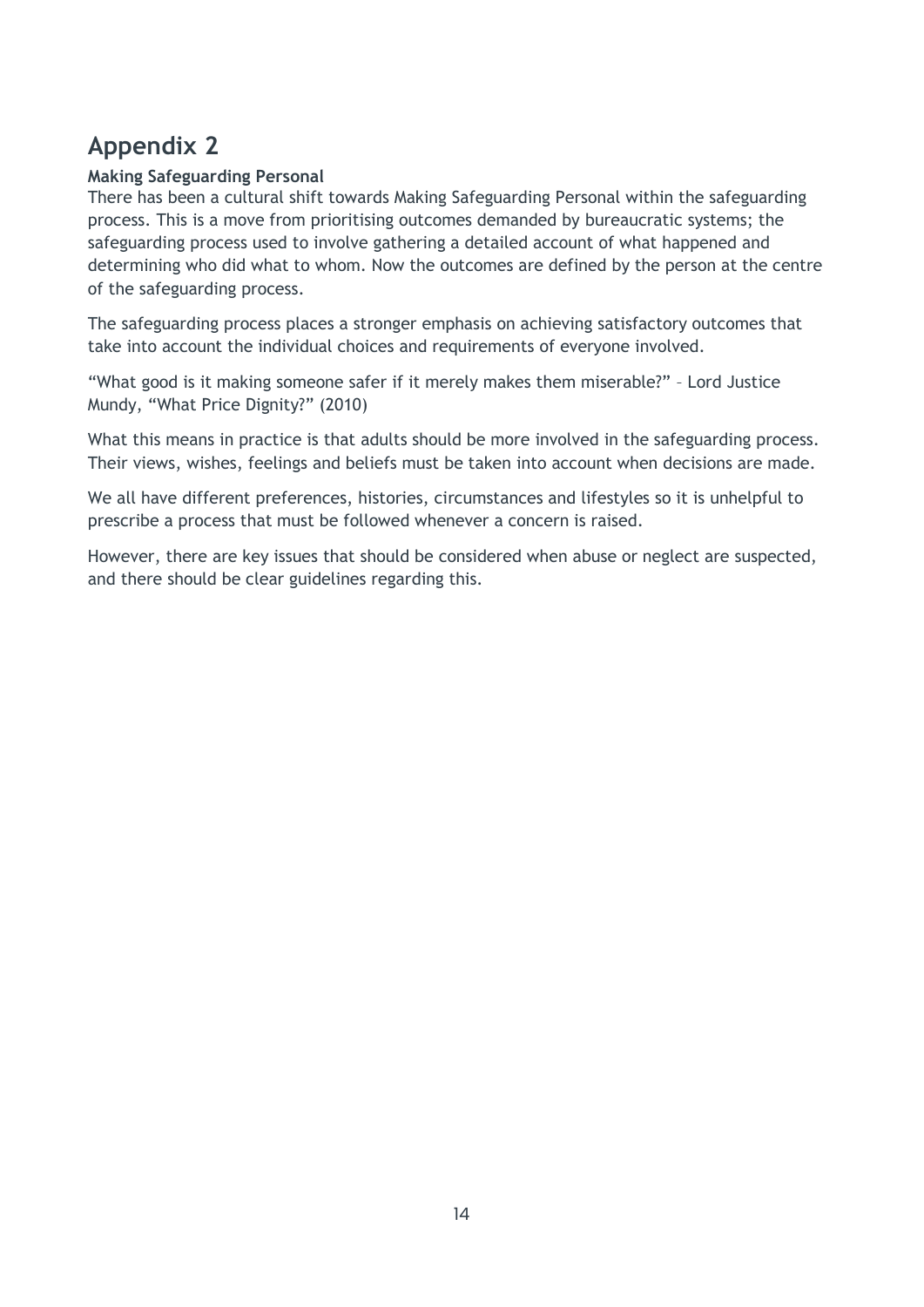#### **Capacity – Guidance on Making Decisions**

England and Wales share the Mental Capacity Act of 2005 which applies to people over the age of 16.

The issue of capacity or decision making is a key one in safeguarding adults across all legislature. It is useful for organisations to have an overview of the concept of capacity.

We make many decisions every day, often without realising. We make so many decisions that it's easy to take this ability for granted. But some people are only able to make some decisions, and a small number of people cannot make any decisions. Being unable to make a decision is called "lacking capacity".

To make a decision we need to:

- Understand information
- Remember it for long enough
- Think about the information
- Communicate our decision

The various legislation sets out the principles for working with adults who lack capacity to make decisions. A person's ability to do this may be affected by things like learning disability, dementia, mental health needs, acquired brain injury and physical ill health.

Good practice states that every individual has the right to make their own decisions and legislation provides the framework for this to happen.

The legislation is designed to ensure that people have the support they need to make as many decisions as possible. The legislation also protects people who need family, friends or paid support staff to make decisions for them because they lack capacity to make specific decisions.

Any intervention in the affairs of an adult should:

- benefit the adult
- take account of the adult's wishes, so far as these can be ascertained
- take account of the views of relevant others, as far as it is reasonable and practical to do so
- restrict the adult's freedom as little as possible while still achieving the desired benefit

Our ability to make decisions can change over the course of a day.

Here are some examples that demonstrate how the timing of a question can affect the response:

- A person with epilepsy may not be able to make a decision following a seizure.
- Someone who is anxious may not be able to make a decision at that point.
- A person may not be able to respond as quickly if they have just taken some medication that causes fatigue.

In each of these examples, it may appear as though the person cannot make a decision. But later in the day, presented with the same decision, they may be able to at least be involved or to make an informed and measured decision.

Legislation recognises that capacity is decision-specific, so no one will be labelled as entirely lacking capacity. The legislation also recognises that decisions can be about big life-changing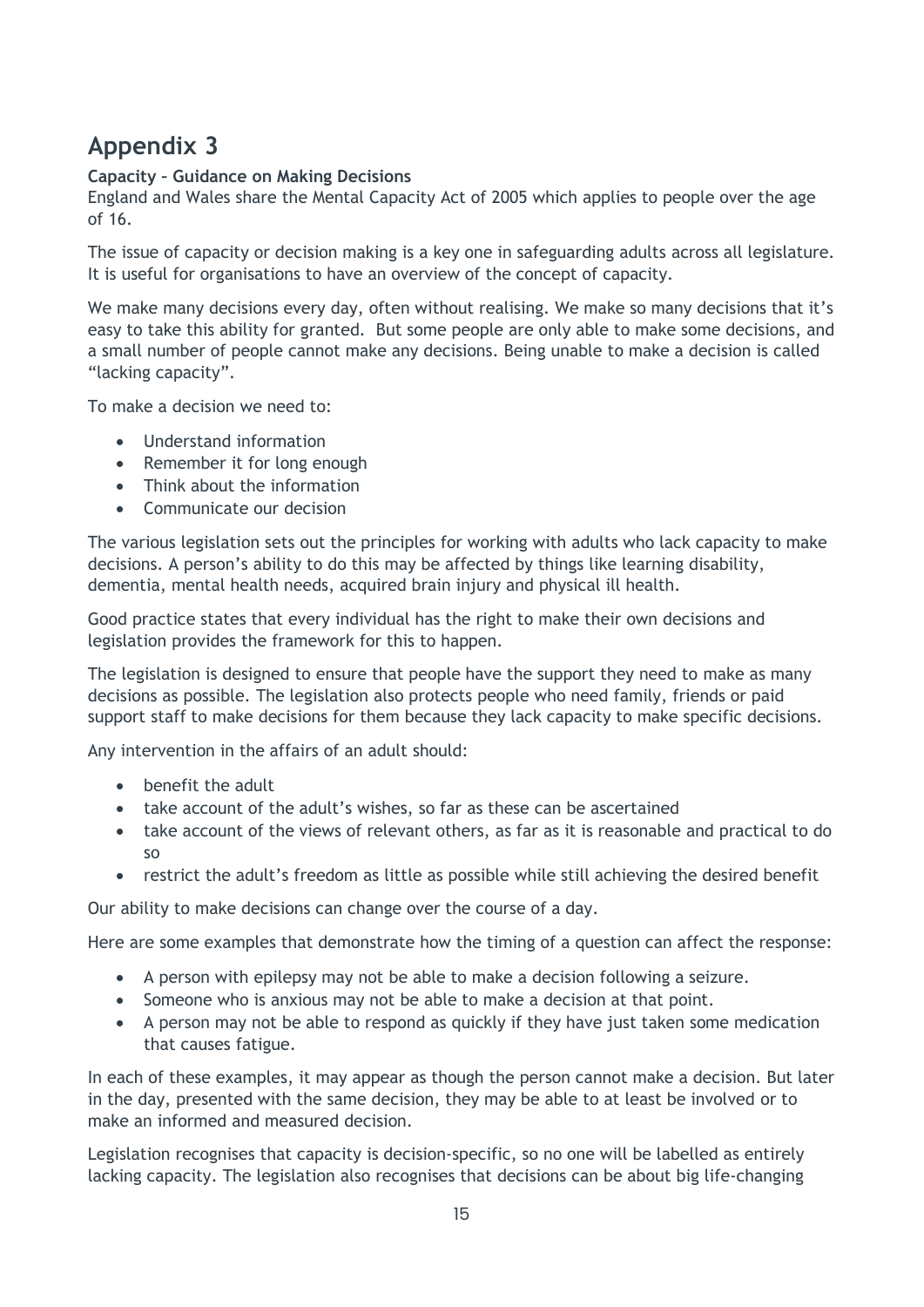events, such as where to live, but equally about small events, such as what to wear on a cold day.

To help you to understand better, consider the following five points:

- Assume that people are able to make decisions, unless it is shown that they are not. If you have concerns about a person's level of understanding, you should check this with them, and if applicable, with the people supporting them.
- Give people as much support as they need to make decisions. You may be involved in this – you might need to think about the way you communicate or provide information and you may be asked your opinion.
- People have the right to make unwise decisions. The important thing is that they understand the implications. If they understand the implications, consider how risks might be minimised.
- If someone is not able to make a decision, then the person helping them must only make decisions in their "best interests". This means that the decision must be what is best for the person, not for anyone else. If someone was making a decision on your behalf, you would want it to reflect the decision you would make if you were able to.
- Find the least restrictive way of doing what needs to be done.

#### **Remember**:

You should not discriminate or make assumptions about someone's ability to make decisions, and you should not pre-empt a best interest's decision merely on the basis of a person's age, appearance, condition or behaviour.

As an organisation, when it comes to decision-making, you could be involved in a minor way, or asked to provide more detail. The way you provide information might influence a person's ultimate decision. A person may be receiving support that is not in line with the principles of the legislation, so you must be prepared to address this.

\*PLEASE NOTE: The Mental Capacity Act in England and Wales is currently under review and the legislation and process is likely to change. It is recommended that a review of policy/procedures to take this into account is carried out in 2020.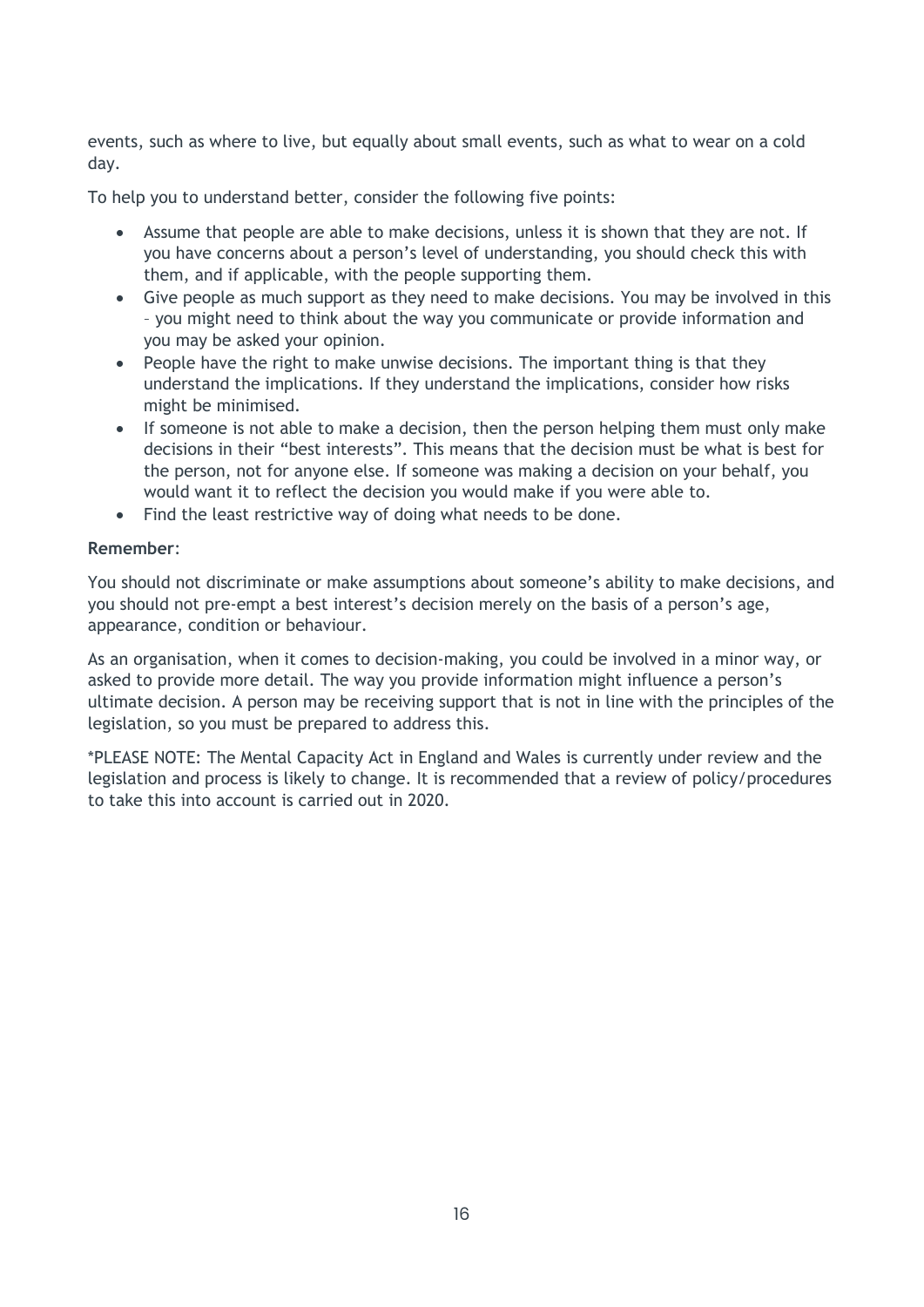#### **Consent and Information Sharing**

Although we want to make safeguarding personal, there are some circumstances when we may need to take action without an adult's consent.

Sometimes an adult at risk may not want you to act on your concerns or their disclosure.

This may be because they are scared or fearful of the repercussions from you taking action.

It may also be because they are not aware abuse is taking place, or they have not got the mental capacity to make an informed decision and understand that remaining in their current situation is unsafe.

Sharing information with the right people is central to good practice in safeguarding adults.

You should not keep safeguarding concerns about adults at risk to yourself. Explain to the adult that you must pass the concern on to your Safeguarding Lead, as you have a duty of care.

You should reassure the adult that they will be fully included on what happens.

It is appropriate to report concerns without an adult's consent when:

- You have reason to be believe the adults health and or wellbeing will be adversely affected by ongoing harm.
- Other people are, or may be, at risk from the person causing harm, including children.
- It is necessary to prevent a crime, or a serious crime has been committed.
- Sharing the information could prevent a crime and help to stop abuse.
- The adult may be under duress or being coerced.
- The alleged abuser has care and support needs and may also be at risk.

Workers and volunteers within sports and physical activity organisations should always share safeguarding concerns in line with their organisation's policy, usually with their safeguarding lead or welfare officer in the first instance, except in emergency situations. If it does not increase the risk to the individual, the worker or volunteer should explain to them that it is their duty to share their concern with their safeguarding lead or welfare officer.

The safeguarding lead or welfare officer will then consider the situation and plan the actions that need to be taken, in conjunction with the adult at risk and in line with the organisation's policy and procedures and local safeguarding adults board policy and procedures.

To make an adult safeguarding referral you need to call the local safeguarding adults team. This may be part of a MASH (Multi-Agency Safeguarding Hub). A conversation can be had with the safeguarding adult's team without disclosing the identity of the person in the first instance. If it is thought that a referral needs to be made to the safeguarding adults team, consent should be sought where possible from the adult at risk.

Individuals may not give their consent to the sharing of safeguarding information with the safeguarding adults team for a number of reasons. Reassurance, appropriate support and revisiting the issues at another time may help to change their view on whether it is best to share information.

If they still do not consent, then their wishes should usually be respected. However, there are circumstances where information can be shared without consent. For example, when the adult does not have the capacity to consent, it is in the public interest because it may affect other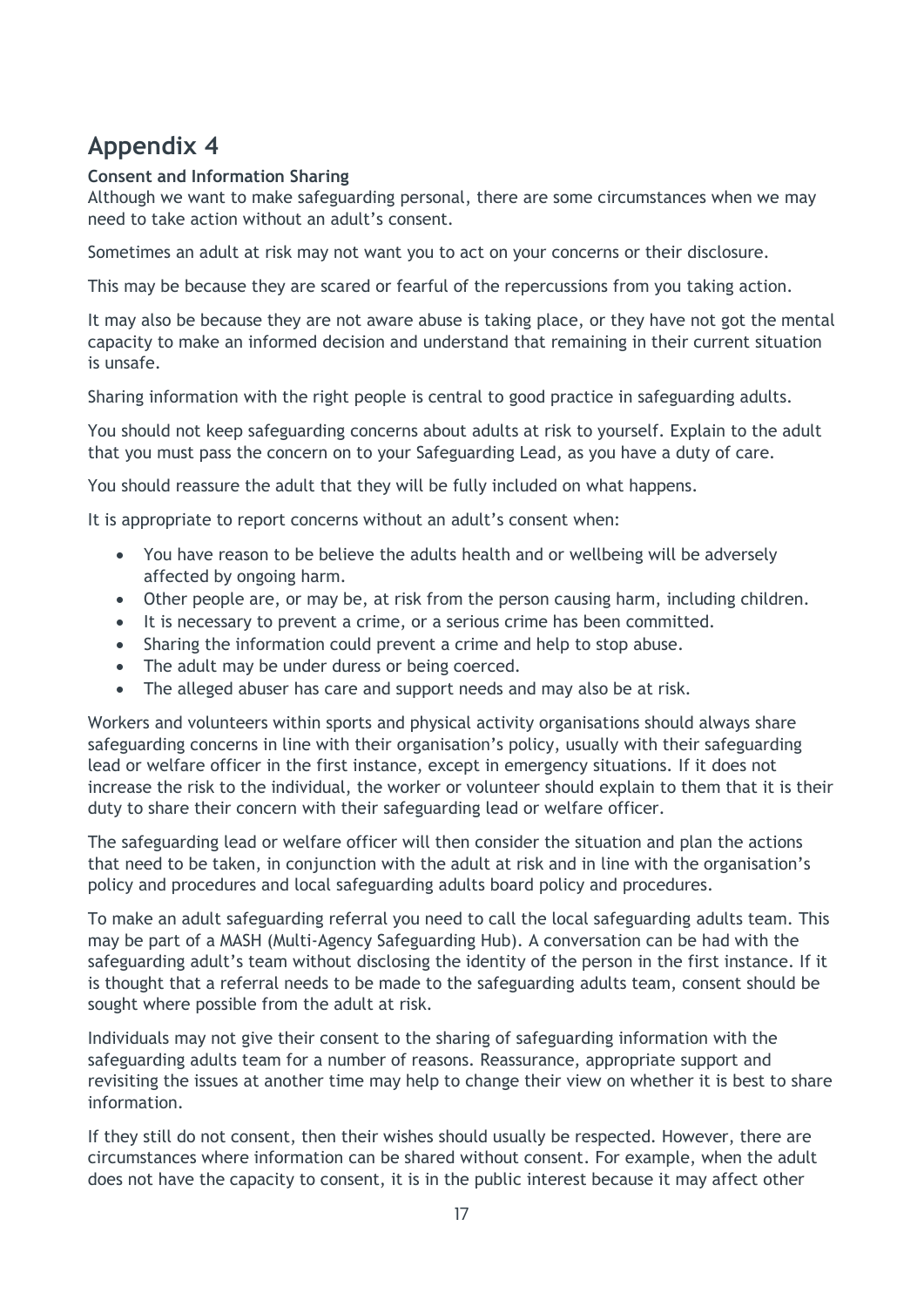people, or a serious crime has been committed. This should always be discussed with your safeguarding lead and the local authority safeguarding adults team.

If someone does not want you to share information outside of the organisation, or you do not have consent to share the information, ask yourself the following questions:

- Is the adult placing themselves at further risk of harm?
- Is someone else likely to get hurt?
- Has a criminal offence occurred? This includes: theft or burglary of items, physical abuse, sexual abuse, forced to give extra money for lessons (financial abuse) or harassment.
- Is there suspicion that a crime has occurred?

If the answer to any of the questions above is 'yes' - then you can share without consent and need to share the information.

When sharing information there are seven Golden Rules that should always be followed.

- Seek advice if in any doubt.
- Be transparent The Data Protection Act (DPA) is not a barrier to sharing information but to ensure that personal information is shared appropriately; except in circumstances where by doing so places the person at significant risk of harm.
- Consider the public interest Base all decisions to share information on the safety and well-being of that person or others who may be affected by their actions.
- Share with consent where appropriate Where possible, respond to the wishes of those who do not consent to share confidential information. You may still share information without consent, if this is in the public interest.
- Keep a record Record your decision and reasons to share or not share information.
- Accurate, necessary, proportionate, relevant and secure Ensure all information shared is accurate, up-to-date, necessary and share with only those who need to have it.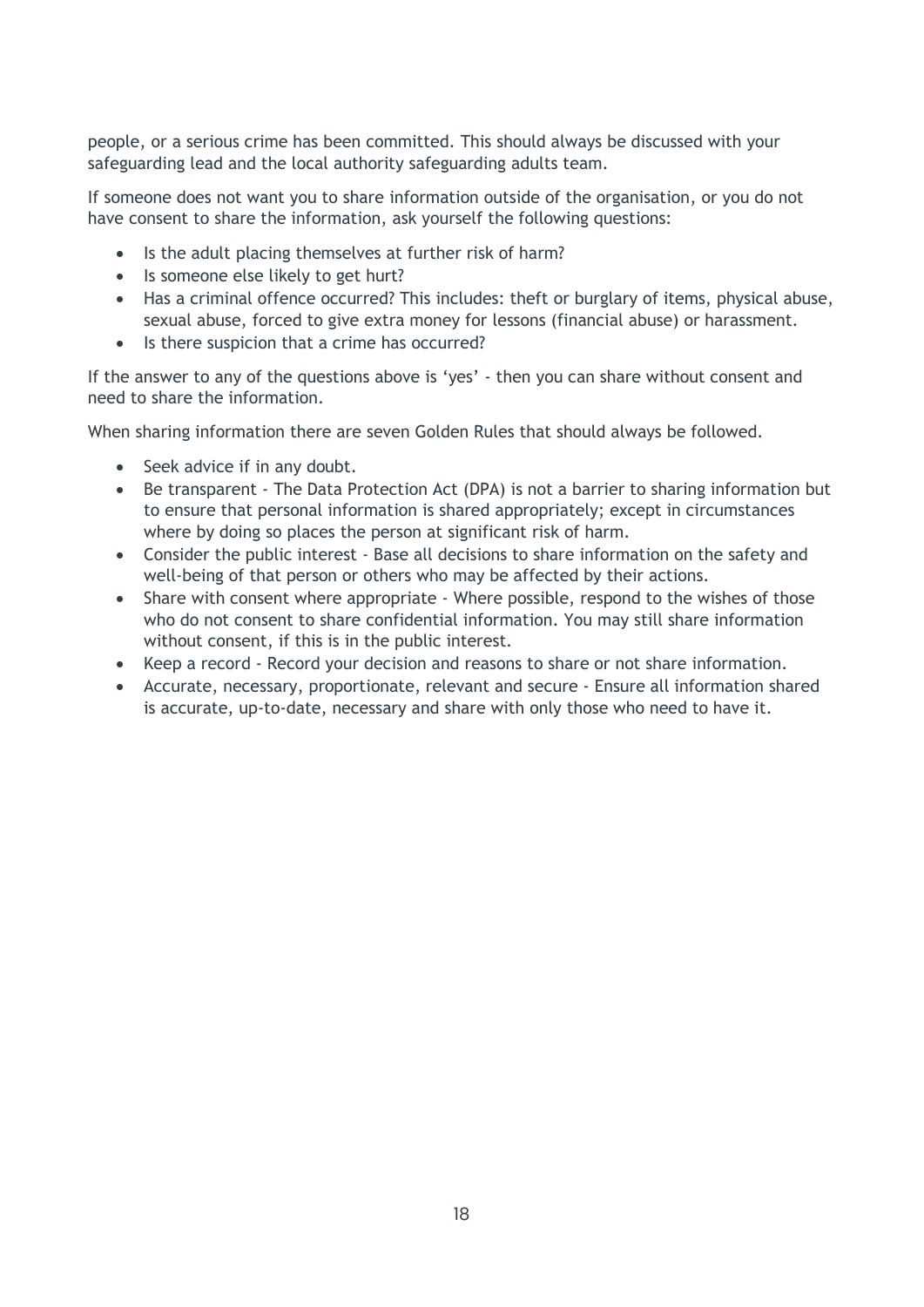**Legislation and Government Initiatives are documented here. Links are provided for ease of access.**

#### **England - Care Act 2014 – statutory guidance**

<http://www.legislation.gov.uk/ukpga/2014/23/introduction/enacted>

The Care Act introduces new responsibilities for local authorities. It also has major implications for adult care and support providers, people who use services, carers and advocates. It replaces No Secrets and puts adult safeguarding on a statutory footing.

#### **Protection of Freedoms Act 2012**

<http://www.legislation.gov.uk/ukpga/2012/9/contents/enacted>

Brought about a wide range of measures, regarding numerous areas of law. Notably changes to the vetting and barring system to create the Disclosure and Barring Service.

#### **Domestic Violence, Crime and Victims (Amendment) Act 2012**

<http://www.legislation.gov.uk/ukpga/2012/4/contents/enacted>

Creates an offence of causing or allowing the death or serious harm of a child or adult at risk for those within the household.

#### **Equality Act 2010**

#### <https://www.legislation.gov.uk/ukpga/2010/15/contents>

The Act legally protects people from discrimination in the workplace and in wider society. It replaced previous anti-discrimination laws with a single Act, making the law easier to understand and strengthening protection in some situations.

#### **England & Wales - Mental Capacity Act 2005**

#### <http://www.legislation.gov.uk/ukpga/2005/9/introduction>

Its general principle is that everybody has capacity unless it is proved otherwise, that they should be supported to make their own decisions, that anything done for or on behalf of people without capacity must be in their best interests and there should be least restrictive intervention. [www.dca.gov.uk](http://www.dca.gov.uk/)

#### **Sexual Offences Act 1956**

**<https://www.legislation.gov.uk/ukpga/Eliz2/4-5/69/contents>**

This Act consolidated the law relating to sexual offences committed between 1957 and 2004. It was mostly repealed by the Sexual Offences Act of 2003 below, but sections 33 to 37 still survive.

#### **Sexual Offences Act 2003**

#### <http://www.legislation.gov.uk/ukpga/2003/42/contents>

The Sexual Offences Act introduced a number of new offences concerning adults at risk and children. www.opsi.gov.uk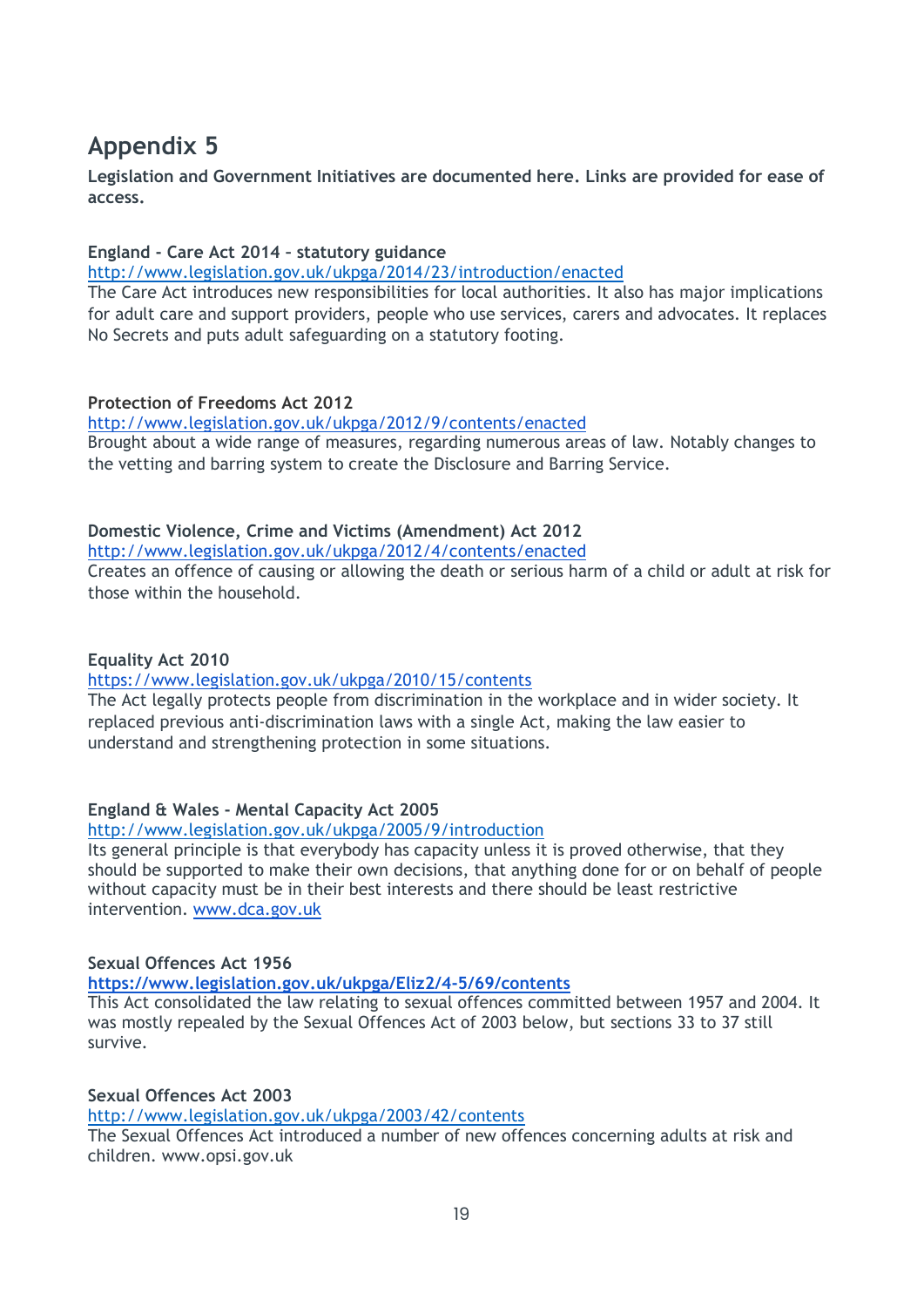#### **Human Rights Act 1998**

#### <https://www.legislation.gov.uk/ukpga/1998/42/contents>

Designed to incorporate into UK law the rights contained in the European Convention on Human Rights. The Act makes a remedy for breach of a Convention right available in UK courts, without the need to go to the European Court. In particular, the Act makes it unlawful for any public body to act in a way which is incompatible with the Convention, unless the wording of any other primary legislation provides no other choice.

#### **Data Protection Act 2018 (including General Data Protection Regulations)**

**2018 Act -** <http://www.legislation.gov.uk/ukpga/2018/12/contents/enacted> **GDPR -** <https://eur-lex.europa.eu/legal-content/EN/TXT/PDF/?uri=CELEX:32016R0679&from=EN> The original 1998 DPA was superseded in May 2018. The new Act supplements the General Data Protection Regulation (GDPR), which came into effect later the same month. The Act is designed to protect personal data stored on computers or on paper, regulating collection, storage, and use. The Act provides individuals with the legal rights to control information about themselves.

#### **Safeguarding Vulnerable Groups Act 2006**

#### <http://www.legislation.gov.uk/ukpga/2006/47/contents>

Introduced the new Vetting and Barring Scheme and the role of the Independent Safeguarding Authority. The Act places a statutory duty on all those working with vulnerable groups to register and undergo an advanced vetting process with criminal sanctions for non-compliance. www.opsi.gov.uk

#### **Deprivation of Liberty Safeguards**

#### [https://www.gov.uk/government/collections/dh-mental-capacity-act-2005-deprivation-of](https://www.gov.uk/government/collections/dh-mental-capacity-act-2005-deprivation-of-liberty-safeguards)[liberty-safeguards](https://www.gov.uk/government/collections/dh-mental-capacity-act-2005-deprivation-of-liberty-safeguards)

Introduced into the Mental Capacity Act 2005 and came into force in April 2009. Designed to provide appropriate safeguards for vulnerable people who have a mental disorder and lack the capacity to consent to the arrangements made for their care or treatment, and who may be deprived of their liberty in their best interests in order to protect them from harm.

#### **Disclosure & Barring Service 2013**

<https://www.gov.uk/government/organisations/disclosure-and-barring-service/about>

Criminal record checks: guidance for employers - How employers or organisations can request criminal records checks on potential employees from the Disclosure and Barring Service (DBS). [www.gov.uk/dbs-update-service](http://www.gov.uk/dbs-update-service)

#### **Making Safeguarding Personal Guide 2014**

[http://www.local.gov.uk/documents/10180/5852661/Making+Safeguarding+Personal+-](http://www.local.gov.uk/documents/10180/5852661/Making+Safeguarding+Personal+-+Guide+2014/4213d016-2732-40d4-bbc0-d0d8639ef0df) [+Guide+2014/4213d016-2732-40d4-bbc0-d0d8639ef0df](http://www.local.gov.uk/documents/10180/5852661/Making+Safeguarding+Personal+-+Guide+2014/4213d016-2732-40d4-bbc0-d0d8639ef0df)

This guide is intended to support councils and their partners to develop outcomes-focused, person-centred safeguarding practice.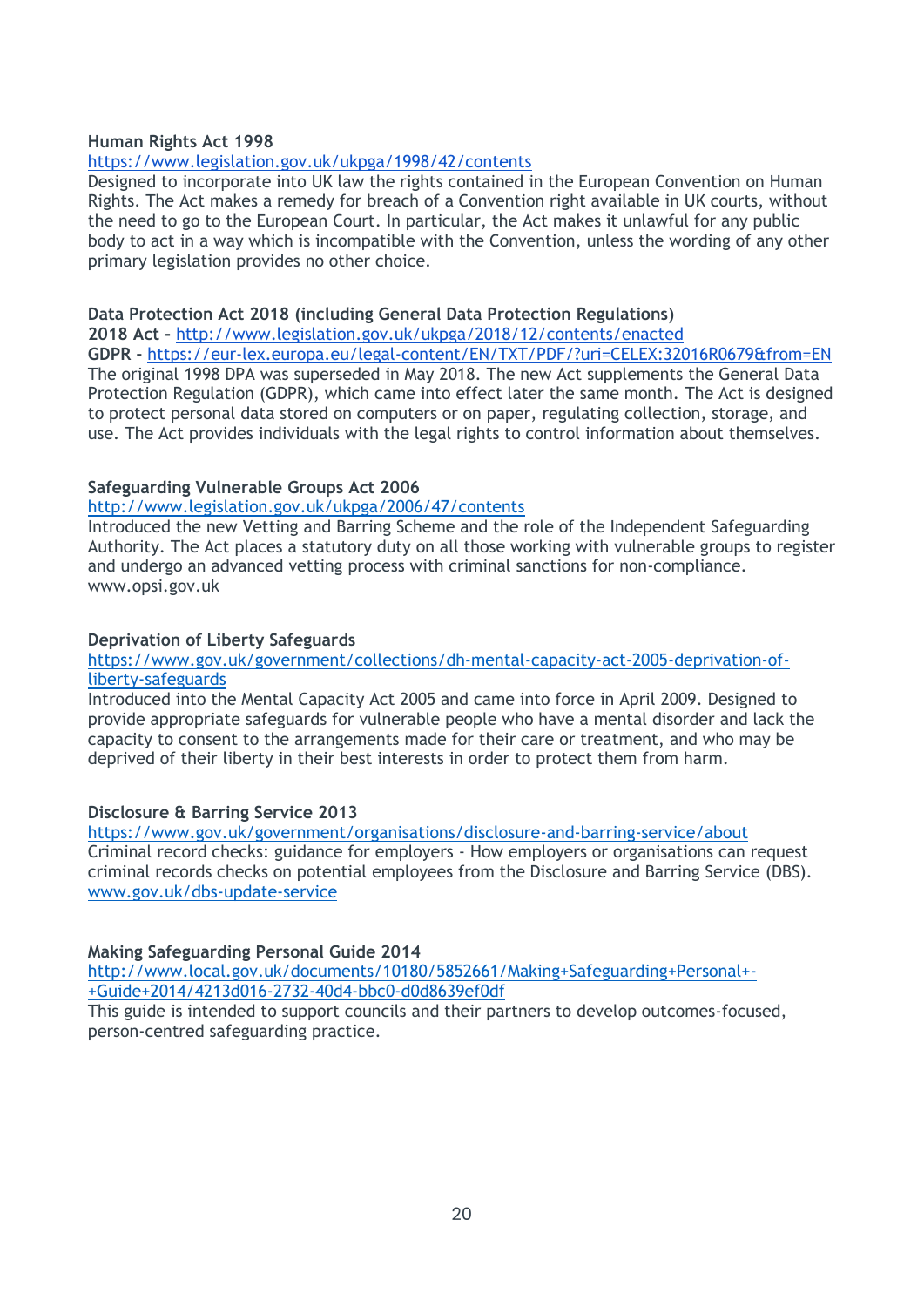**Useful contacts**

Axminster and Lyme Cancer Support Safeguarding Officer is:

**Name:**

**Telephone:**

**Email:**

**Local Authority Safeguarding Lead (if known)**

**Name:**

**Email:**

**Telephone:**

**Police contact (if known)**

**Name:**

**Email:**

**Telephone:**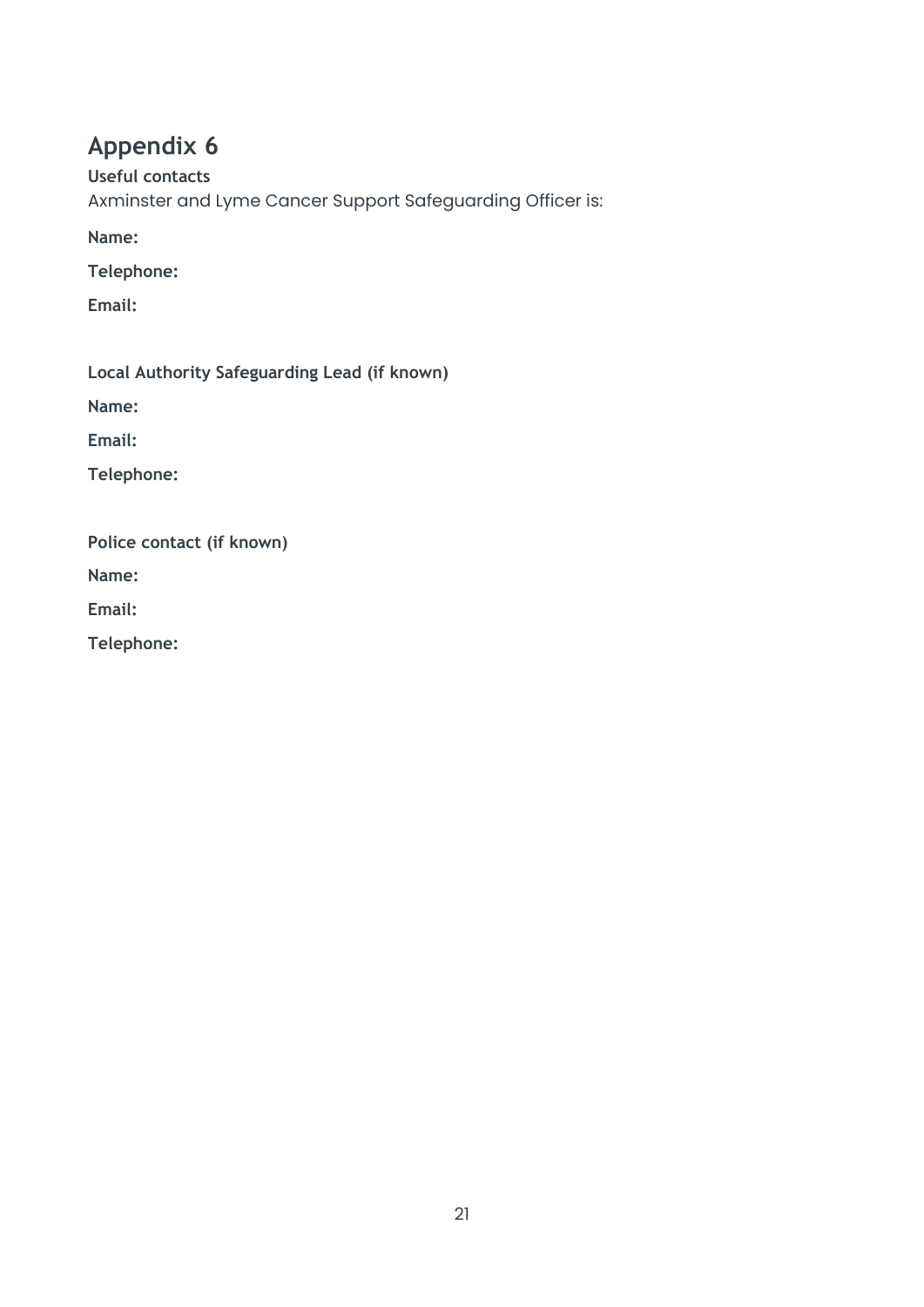**Principles of Safeguarding Adults.**

### **England (Care Act 2014)**

**The Act's principles are:**

- **Empowerment** People being supported and encouraged to make their own decisions and informed consent.
- **Prevention** It is better to take action before harm occurs.
- **Proportionality** The least intrusive response appropriate to the risk presented.
- **Protection** Support and representation for those in greatest need.
- **Partnership** Local solutions through services working with their communities. Communities have a part to play in preventing, detecting and reporting neglect and abuse
- **Accountability** Accountability and transparency in delivering safeguarding.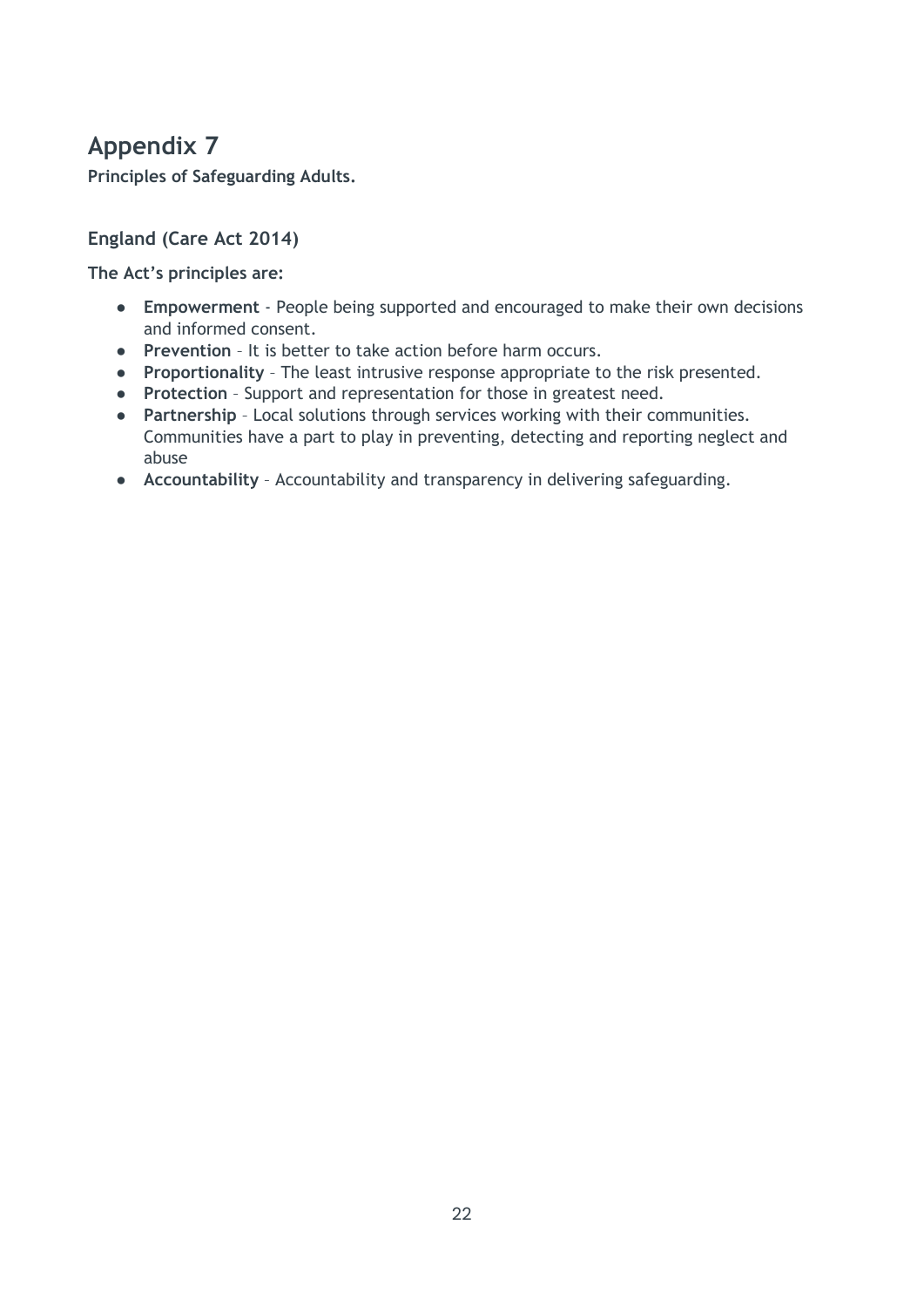**Wellbeing Principles**

- Personal dignity (including treating the individual with respect)
- Physical and mental health and emotional wellbeing
- Protection from abuse and neglect
- Control by the individual over their day-to-day life (including over care and support provided and the way they are provided)
- Participation in work, education, training or recreation
- Social and economic wellbeing
- Domestic, family and personal domains
- Suitability of the individual's living accommodation
- The individual's contribution to society.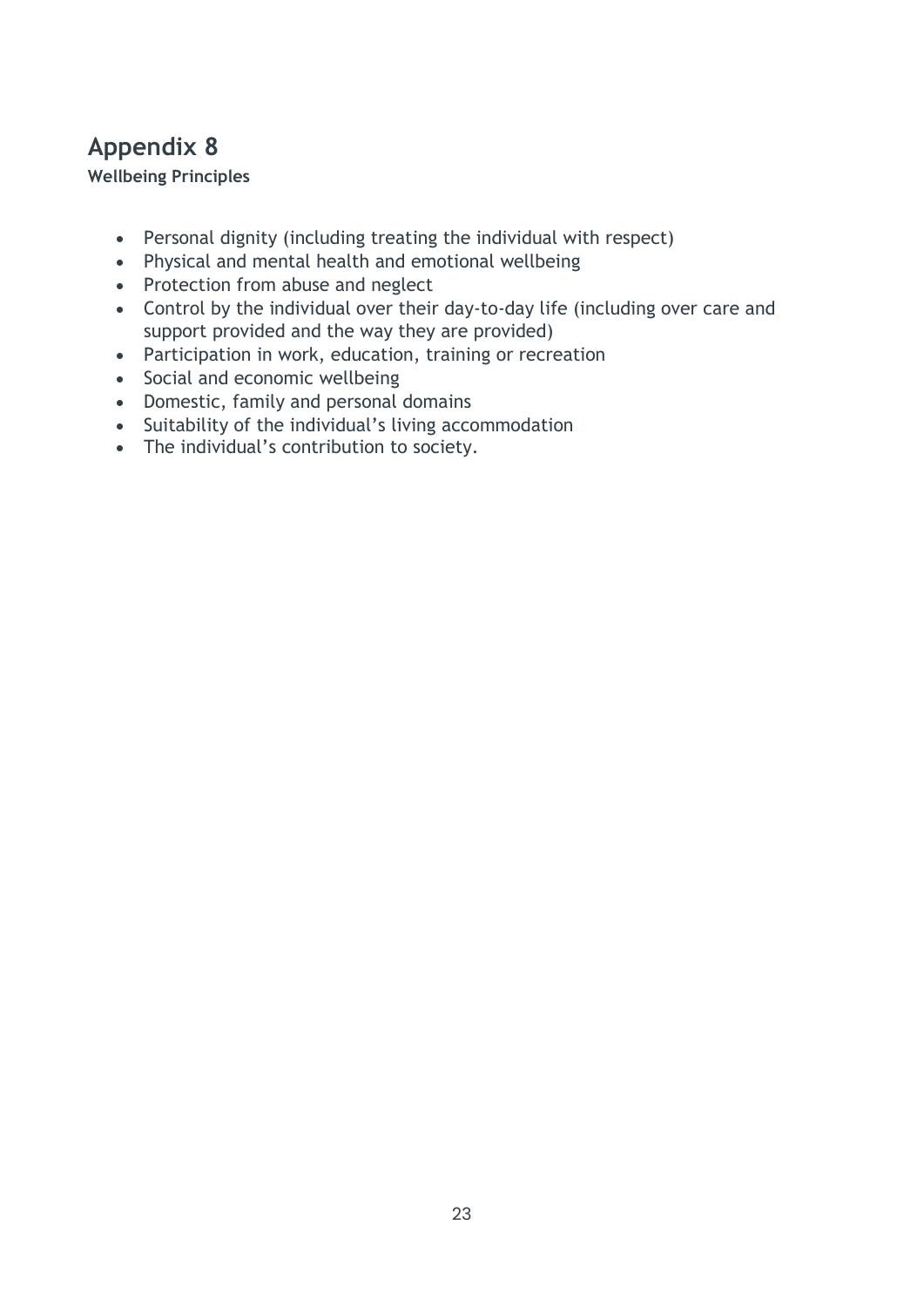#### **Categories of abuse/harm**

**Self-neglect** – this covers a wide range of behaviour: neglecting to care for one's personal hygiene, health or surroundings and includes behaviour such as hoarding.

**Modern Slavery / Human Trafficking** – encompasses slavery, human trafficking, forced labour and domestic servitude. Traffickers and slave masters use whatever means they have at their disposal to coerce, deceive and force individuals into a life of abuse, servitude and inhumane treatment.

**Domestic Abuse and Coercive Control** – including psychological, physical, sexual, financial and emotional abuse. It also includes so called 'honour' based violence. It can occur between any family members.

**Discriminatory** – discrimination is abuse which centres on a difference or perceived difference particularly with respect to race, gender or disability or any of the protected characteristics of the Equality Act.

**Organisational / Institutional** – including neglect and poor care practice within an institution or specific care setting such as a hospital or care home, or in relation to care provided in one's own home. This may range from one-off incidents to on-going ill-treatment. It can be through neglect or poor professional practice as a result of the structure, policies, processes and practices within an organisation.

**Physical** – including hitting, slapping, pushing, kicking, restraint, inappropriate sanctions, and misuse of medication.

**Sexual** – including rape, indecent exposure, sexual harassment, inappropriate looking or touching, sexual teasing or innuendo, sexual photography, subjection to pornography or witnessing sexual acts, indecent exposure and sexual assault or sexual acts to which the adult has not consented or was pressured into consenting.

**Financial or Material** – including theft, fraud, internet scamming, coercion in relation to an adult's financial affairs or arrangements, including in connection with wills, property, inheritance or financial transactions, or the misuse or misappropriation of property, possessions or benefits.

**Neglect and acts of omission** – including ignoring medical or physical care needs, failure to provide access to appropriate health social care or educational services, the withholding of the necessities of life, such as medication, adequate nutrition and heating.

**Emotional or Psychological** – this includes threats of harm or abandonment, deprivation of contact, humiliation, blaming, controlling, intimidation, coercion, harassment, verbal abuse, isolation or withdrawal from services or supportive networks.

**Exploitation** – is the deliberate maltreatment, manipulation or abuse of power and control over another person; to take advantage of another person or situation usually, but not always, for personal gain from using them as a commodity. It may manifest itself in many forms including slavery, servitude, forced or compulsory labour, domestic violence and abuse, sexual violence and abuse, or human trafficking.

**Hate crime** – is any incident which constitutes a criminal offence perceived by the victim or any other person as being motivated by prejudice, discrimination or hate towards a person's actual